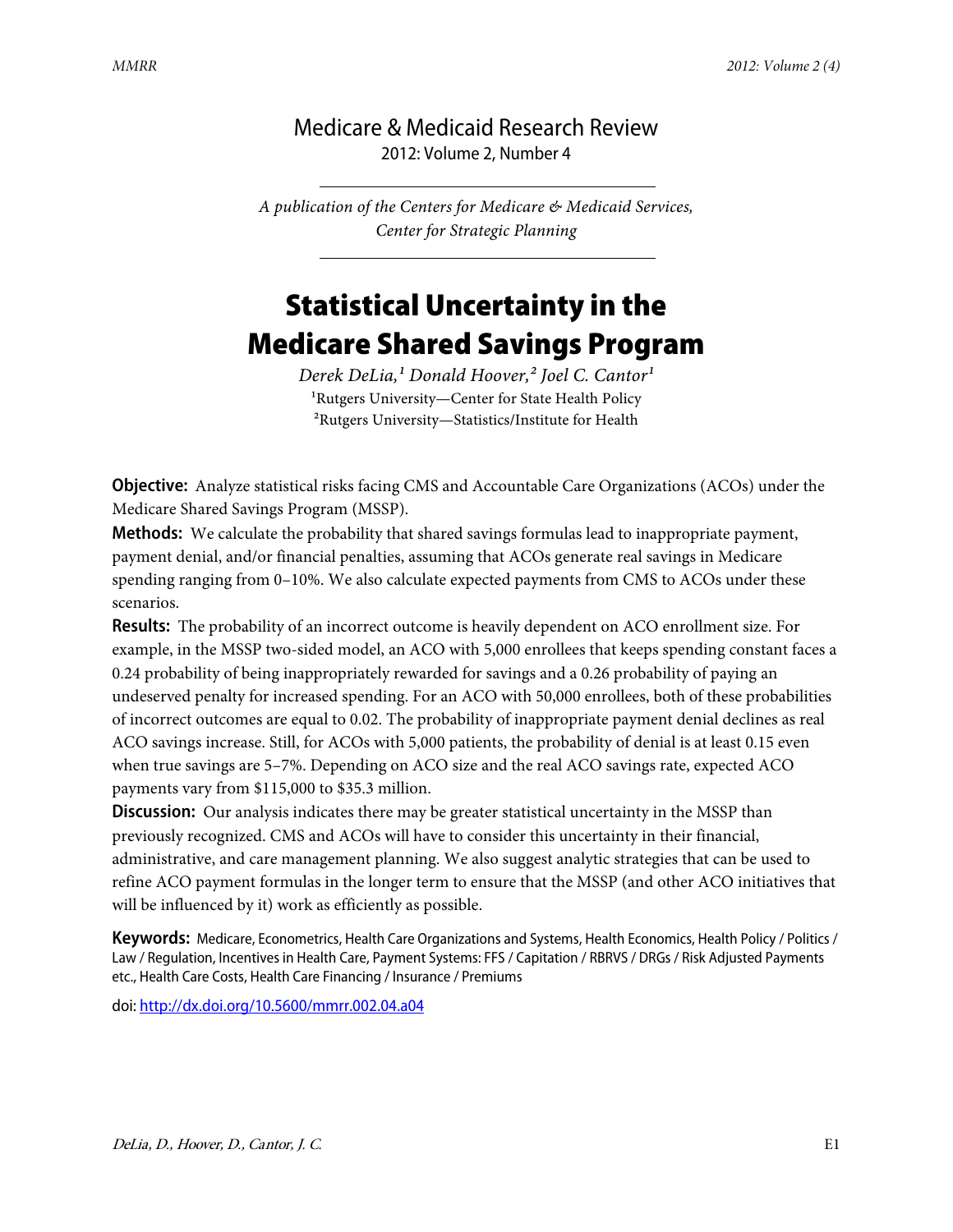## **Introduction**

The Patient Protection and Affordable Care Act (PPACA) authorizes the Center for Medicare & Medicaid Services (CMS) to develop initiatives aimed at controlling healthcare spending while simultaneously improving care coordination, health outcomes, and patient experiences (PPACA; P.L. 111–148). One of the most prominent of these initiatives governs how Medicare will interact with Accountable Care Organizations (ACOs) (Fleming, 2010). An important element of this interaction is the concept of shared savings, which is designed to align incentives between Medicare and providers. ACOs need the income derived from these savings to recover their relevant start-up and operational costs, which include investments in interoperable information technology and added personnel, such as physician extenders and patient navigators.

To address these needs, CMS created the Medicare Shared Savings Program (MSSP), which provides a framework (within the statutory parameters set by the PPACA) for Medicare and ACOs to share any savings that are generated through improved care management, provided the ACO meets a variety of quality and other standards established by the program. On April 7, 2011, CMS released its proposed rules for the program (CMS, 2011a). After a 60-day comment period, CMS issued its response and final rules on October 20, 2011 (CMS, 2011b).

Although many are enthusiastic about Medicare ACOs, public comments on the proposed rules revealed significant opposition to specific details of the MSSP (Evans, 2011). Opposition to these details has not been universal, however, as some have argued that hoped for reductions in the growth of Medicare spending will not occur unless Medicare sets high expectations and stringent rules (Ginsburg, 2011). In response to public comments, CMS ultimately changed some MSSP provisions.

Although rule making for the MSSP has concluded, the final rules allude to the idea that Medicare policy toward ACOs is expected to evolve with the accumulation of experience. Thus, it remains important to assess how well the program is designed to meet its goals and how CMS might position itself to make future refinements. In light of Medicare's influence on reimbursement policies throughout the health sector, this assessment can also be beneficial to the design of ACO policies by private insurers and state Medicaid programs.

One aspect of the MSSP that has not received much attention is the extent to which random factors beyond the control of an ACO can influence healthcare spending (e.g., positive or negative responses to treatment). The presence of such factors may falsely generate apparent savings in an ACO where spending rose, leading to inappropriate payment. For example, an inefficient ACO may have an unusual year where many patients who usually require an extensive regimen of treatment regain their health much more quickly (and with fewer medical resources) than expected. Alternatively, these factors may falsely generate apparent spending increases within an ACO that saved money, leading to inappropriate denial of payment. For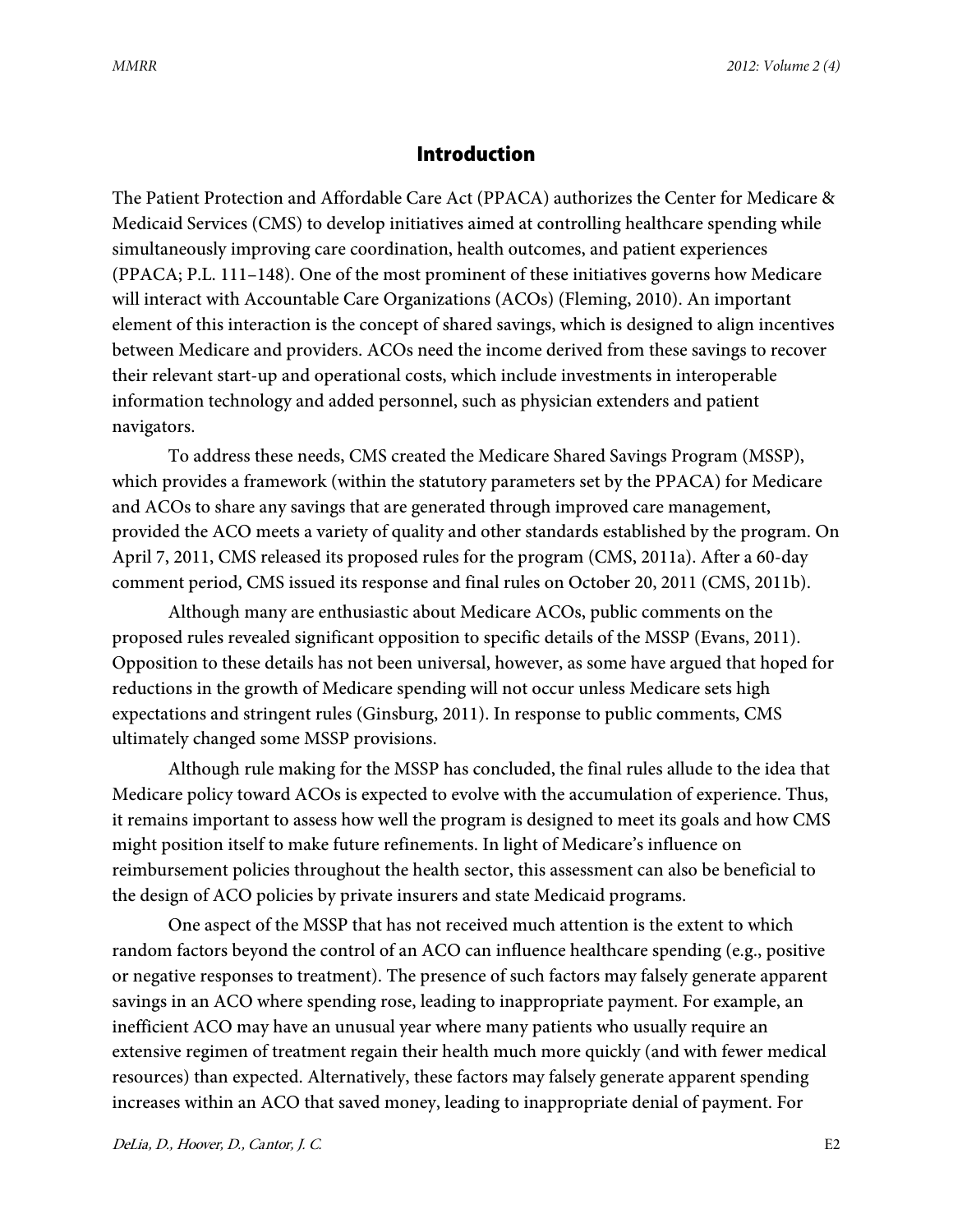example, a number of patients in an efficient ACO may experience unforeseen and inevitable complications in their illnesses leading to greater use of medical resources. Payment formulas that minimize the chance of inappropriate payment tend to increase the chances of inappropriate payment denial and vice versa. Thus, it is important for ACO policy to incorporate optimized statistical formulas that balance these two competing risks.

To that end, this paper provides a statistical analysis of the MSSP formulas that are designed to address random variation in healthcare spending. First, we summarize the relevant formulas and place them into a statistical framework where analytic details can be outlined explicitly.<sup>[1](#page-2-0)</sup> Second, we adapt our framework so that it conforms to the decision rules for statistical inference in the MSSP. Third, we use these decision rules to analyze both the likelihood that an ACO would be rewarded and the expected size of financial reward under alternative scenarios regarding ACO expenditure performance. Finally, we discuss policy implications and how our more comprehensive modeling framework might be incorporated into future ACO reimbursement formulas.

#### Summary of ACO payment rules under the MSSP

The MSSP specifies two models from which ACOs could choose to determine how shared savings are administered (Exhibit 1). The first, called the one-sided model, would allow an ACO to retain part of the savings it produces within its population of assigned Medicare beneficiaries. The share of savings retained by the ACO could reach a maximum of 50% contingent on meeting quality standards and other provisions. Under this model, ACOs would not be held accountable for any Medicare spending increases. However, ACOs in the one-sided model would still face financial risk, since they would need to recover their start-up and operating costs, which could be substantial (Watteau, 2011).

The second, two-sided, model would place the ACO at risk for financial penalties if per capita Medicare spending increases. In exchange, the ACO would be eligible for up to 60% of shared savings contingent on meeting quality and other standards. After a phase-in period, the ACO would have to pay a penalty equal to 100% minus the final shared savings rate (e.g., if final shared savings rate is 60%, the penalty would be 40% of any spending increases). ACOs opting for the one-sided model in the first agreement period would have to switch to the two-sided model in subsequent periods.

Under the proposed rules, ACO savings would be measured by a sequence of steps. First, CMS determines the benchmark level of per capita spending within the ACO. This is done by taking a weighted average of the most recent three years of per capita spending among patients

 $\overline{a}$ 

<span id="page-2-0"></span><sup>1</sup> Our summary of the MSSP formulas is based on the final MSSP rule (CMS, 2011b). If an earlier proposed rule remained intact and was not fully explained in the final rule, then we based our summary on the details stated in the proposed rule (CMS, 2011a).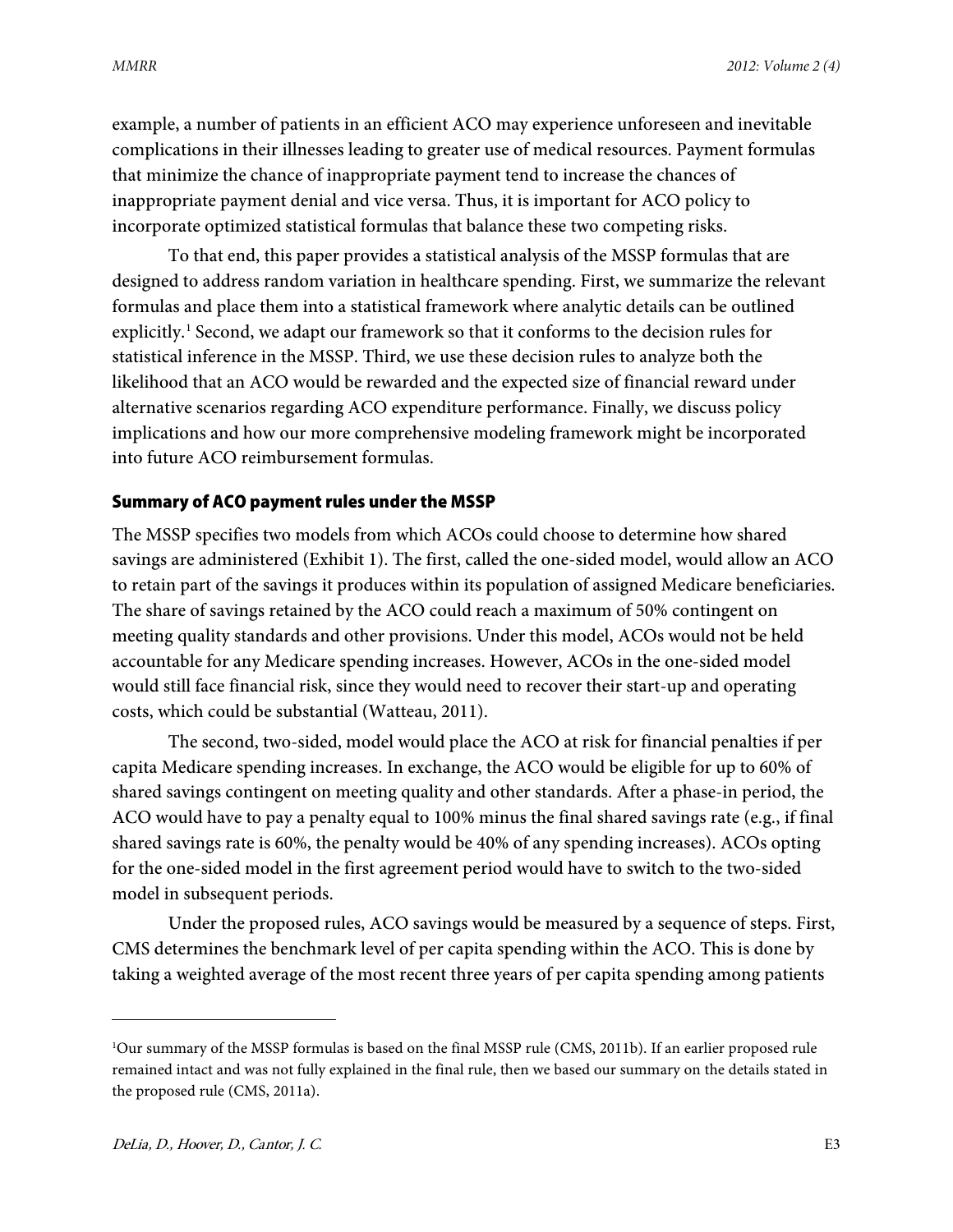who would be assigned to the ACO according to pre-existing healthcare utilization patterns. The most recent year is weighted at 0.6, the middle year at 0.3, and the earliest year at 0.1 (CMS, 2011a). To adjust for medical cost inflation, the middle and least recent years are "trended forward" using the national growth rate in Medicare Part A and B expenditure for fee-forservice beneficiaries nationally (CMS, 2011a). Second, the benchmark value is "updated" using "the projected absolute amount of growth in national per capita expenditures for Parts A and B services under the original Medicare FFS program" (CMS, 2011a).

|                                         |              | Model        |
|-----------------------------------------|--------------|--------------|
|                                         | One-sided    | Two-sided    |
| Maximum shared savings rate for the ACO | 50%          | 60%          |
| Minimum savings rate (MSR)              |              |              |
| 5,000 patients                          | 0.039        | 0.020        |
| 20,000 patients                         | 0.025        | 0.020        |
| 60,000 patients                         | 0.020        | 0.020        |
| Minimum loss rate                       |              |              |
| 5,000 patients                          | N/A          | 0.020        |
| 20,000 patients                         | N/A          | 0.020        |
| 60,000 patients                         | N/A          | 0.020        |
| Application of shared savings           | First-dollar | First-dollar |
| Application of shared losses            | N/A          | First-dollar |

#### **Exhibit 1. Key provisions in proposed shared savings rules.**

SOURCE: CMS, 2011a; CMS, 2011b.

Average per capita expenditures within the ACO in the performance year are then compared to the updated benchmark. In both models, if performance year expenditures are less than the benchmark (by an amount described below), then the ACO would be eligible for a financial reward. In the two-sided model, if performance year expenditures are greater than the benchmark (by an amount described below), then the ACO would pay a penalty.

Additionally, beneficiaries with extremely large expenditures will have their spending amounts truncated at the 99<sup>th</sup> percentile level for each year "to minimize variation from catastrophically large claims" (CMS, 2011a). Also, all expenditure amounts are to be risk adjusted using CMS's Hierarchical Condition Categories (CMS-HCC) with additional demographic adjustments in the performance year [which are discussed further below] (CMS, 2011a).

In response to the problem of "normal variation" (i.e., random fluctuations in healthcare spending not captured by HCCs), CMS requires ACOs to achieve a minimum savings rate (MSR) before expenditure savings are officially recognized (CMS, 2011a). For example, if the MSR is set at 2%, the ACO would have to achieve spending growth that is two percentage points lower than the benchmark for these savings to be credited. In the one-sided model, the MSR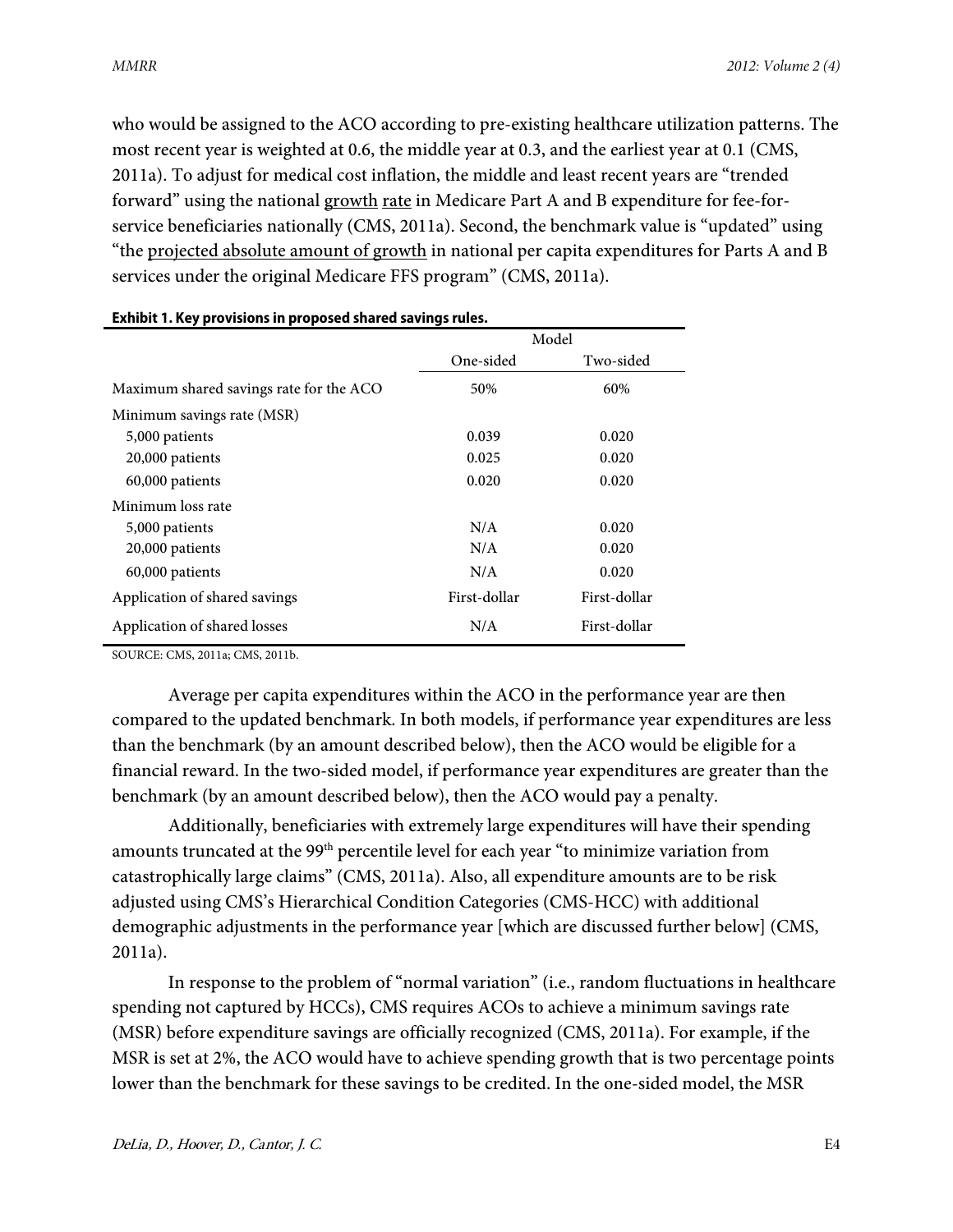threshold is set between 0.02 and 0.039, with higher thresholds for smaller ACOs to account for the fact that savings performance is measured with less precision when ACOs have a smaller number of patients (Exhibit 1). In the two-sided model, the MSR threshold is set at 0.02 regardless of ACO size. (This makes the MSR lower for smaller A COs, which compensates them for taking on the financial risks inherent in the two-sided model.) In the two-sided model, the threshold for establishing whether the ACO has generated losses instead of savings is also set at 0.02.

The final rules stipulate that ACOs will be rewarded for credited savings on a "firstdollar" basis in both models (CMS, 2011b). The final rules also specify that in the two-sided model, A COs would be responsible for a share of any credited losses (i.e., spending increases) on a first-dollar basis (CMS, 20llb).

#### Statistical assessment of ACO payment rules under the MSSP

Our ultimate goal is to analyze the likelihood that an ACO would meet the relevant MSR threshold under alternative scenarios regarding its underlying true performance in controlling healthcare spending. We also wish to estimate the size of the expected ACO payment under these scenarios (described below). This analysis requires detailed knowledge about random variability in the ACO savings rate  $(ASR)$ , which we specify mathematically as:

$$
ASR = [(\bar{Y}_B + A) - \bar{Y}_P]/(\bar{Y}_B + A)
$$
\n(1)

The variable  $\bar{Y}_B$  is the ACO's risk-adjusted baseline per capita spending level (i.e., 3-year weighted average),  $\bar{Y}_P$  is the ACO's risk-adjusted performance year per capita spending level, and A is the projected absolute amount of growth in per capita Medicare expenditures nationally as described above.

But variability in the ASR in Equation 1 is driven by a complicated mixture of variability in the random variables  $\bar{Y}_B$ ,  $\bar{Y}_P$ , and A. Variability in A is driven by factors affecting the growth in Medicare spending nationally such as progression of illness among Medicare beneficiaries and changes in medical technology. Variability in  $\bar{Y}_B$  and  $\bar{Y}_P$  are driven by a number of additional random factors at the patient and ACO levels (including factors affecting the weighted components used to construct  $\bar{Y}_B$ ). To understand this variability, we use a variance components model of ACO spending (Diggle, Heagerty, Liang, & Zeger, 2002), which is described fully in the Technical Appendix.

To understand how A COs would be rewarded or penalized under the MSSP, we need to calculate the probability that ASR crosses the relevant MSR threshold given a specified level of true ACO savings. The key elements of the calculation are illustrated in Exhibit 2, which shows the probability distribution for the measured ASR, under the assumption that the true underlying savings rate is zero. Although the distribution is centered at the true savings rate of zero, the measured ASR could be positive or negative due to normal variation. In the one-sided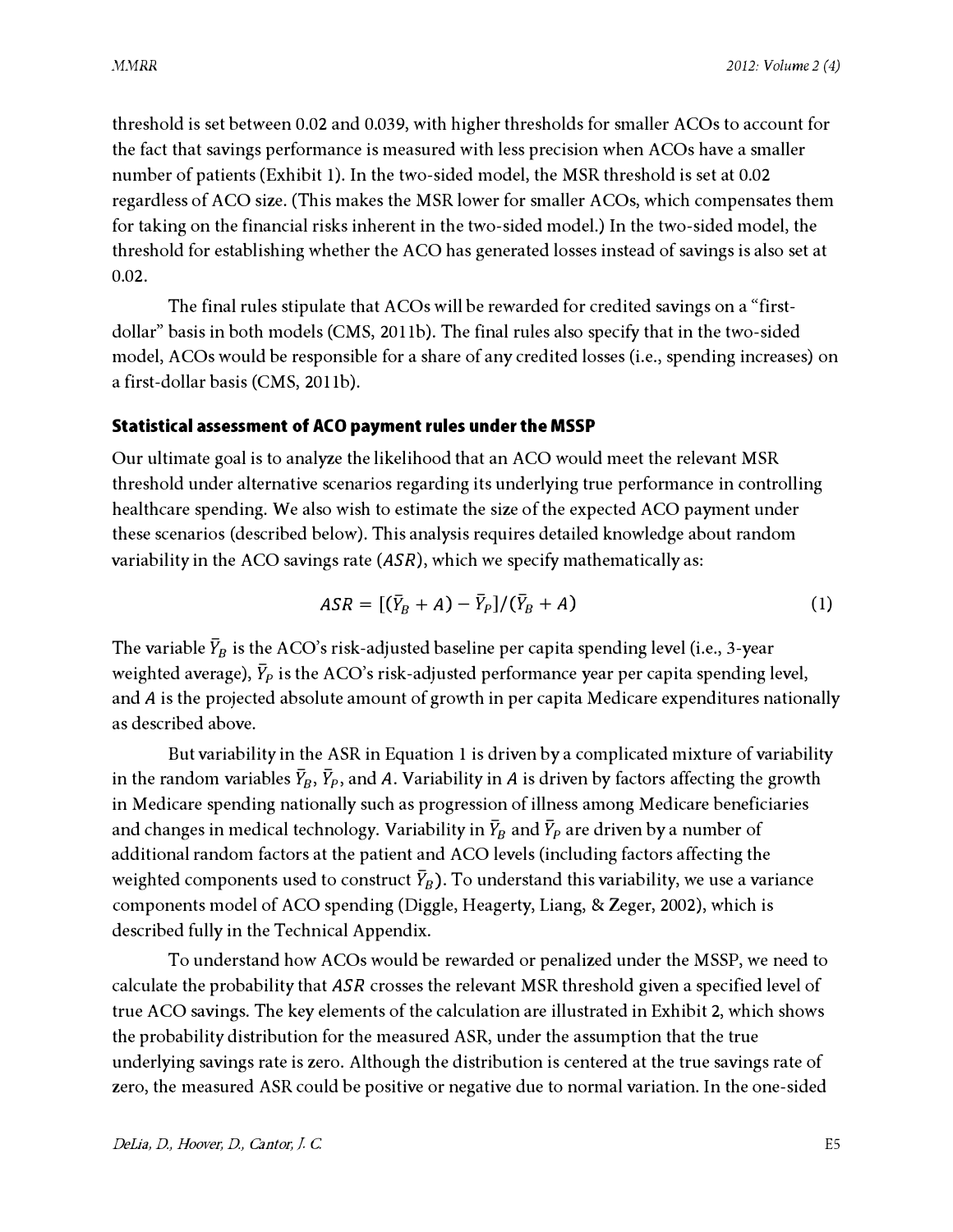model, the ACO would not be rewarded for savings unless the measured ASR crosses the relevant MSR threshold, which we call  $T_n$  (where *n* represents the number of patients assigned to the ACO).





SOURCE: Authors' diagram.

CMS sets the MSR threshold  $(T_n)$  to limit the probability that an ACO with true savings of zero would have a measured ASR above this threshold. This probability is represented by the area under the probability distribution to the right of  $T_n$  in Exhibit 2. CMS developed the MSR thresholds shown in Exhbit 1 so that this probability would equal 0.1 for ACOs with 5,000 assignees (the minimum allowable under the PPACA), 0.05 for ACOs with 20,000 assignees, and 0.01 for ACOs with 50,000 beneficiaries. Other MSRs are determined by linear interpolation for all other ACO sizes less than 60,000. For ACOs with 60,000 patients or more, the MSR is set at 0.02. In the two-sided model, the MSR, to establish savings, is set at 0.02 for ACOs of any size (i.e., number of assignees). To establish the presence of losses for which the ACO would pay penalties under the two-sided model, a similar threshold is set at negative 0.02.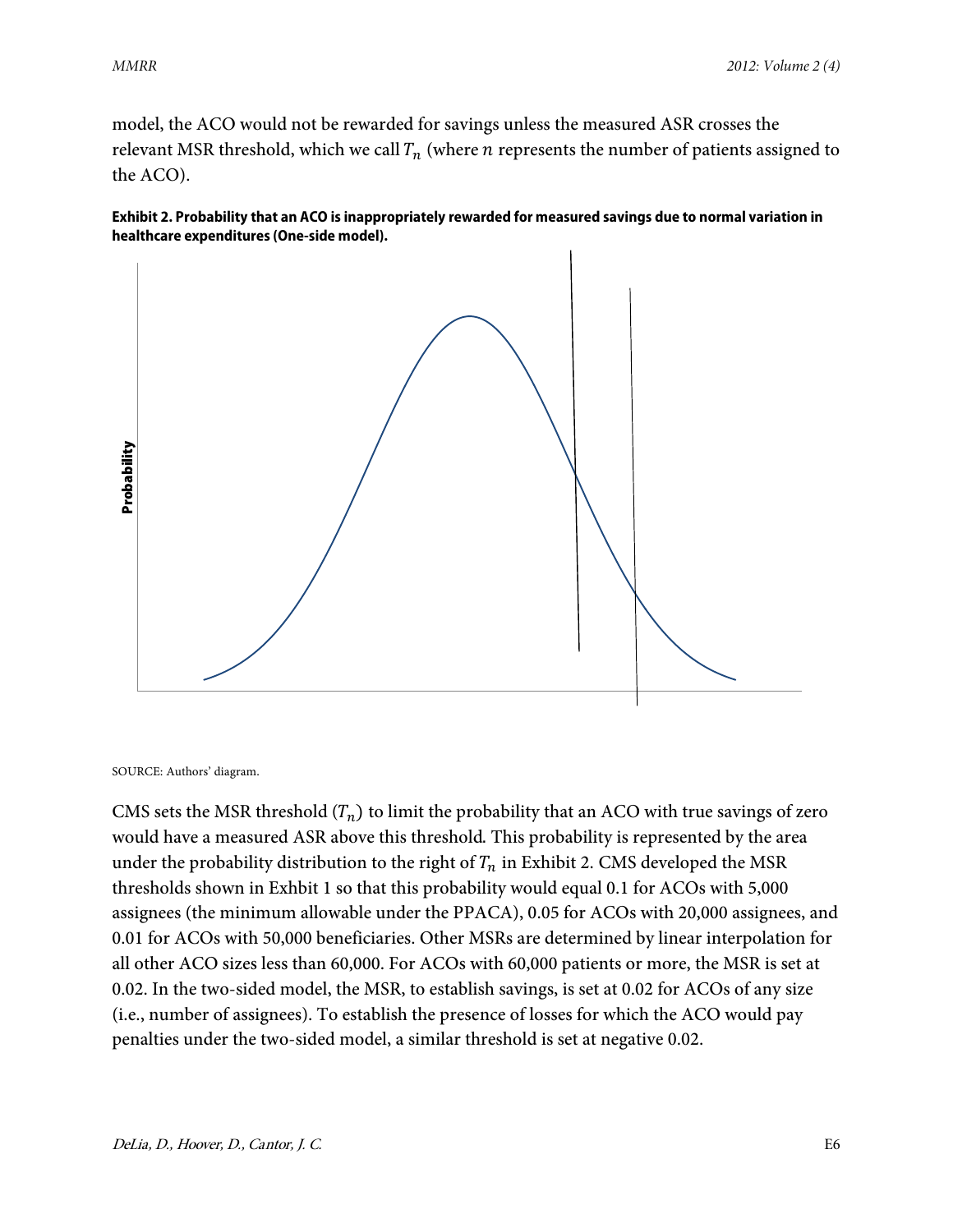## Scenario analysis

Using this framework, we assess the statistical risks faced by CMS and ACOs in MSSP. First, we calculate the financial losses incurred by CMS when normal variation allows ACOs to be rewarded for savings that did not truly occur. Then we calculate financial losses to ACOs when they fail to be rewarded for savings that did occur. In our calculations, we consider true underlying ACO savings rates that vary from 0 to 0.1 (i.e., 10% savings).We also calculate the corresponding probabilities of failing to be rewarded and of paying a financial penalty under the two-sided model. In all of these calculations, we consider a variety of different ACO enrollment sizes. The formulas for our calculations are derived in the Technical Appendix.

Exhibit 3 shows the expected financial risk to CMS due to normal variation. There is clearly less financial risk to CMS on average in the two-sided model, partly because ACOs could pay a penalty to CMS in this model. Under both models, an increase in ACO size initially increases CMS's financial liability due to the larger enrollment of patients to which inappropriate per capita payments would apply. But after 10,000 patients, increases in ACO size decrease the average financial risk to CMS, as the greater precision in savings measurement makes it increasingly unlikely that an ACO with no real underlying savings would receive a financial reward. Overall, the expected financial liability to CMS per ACO due to normal variation is less than \$200,000 in the one-sided model and less than \$150,000 in the two-sided model across all ACO sizes.



**Exhibit 3. Financial risks to CMS when measured savings are driven solely by normal variation.**

SOURCE: Authors' calculations based on assumptions specified in the text and Technical Appendix.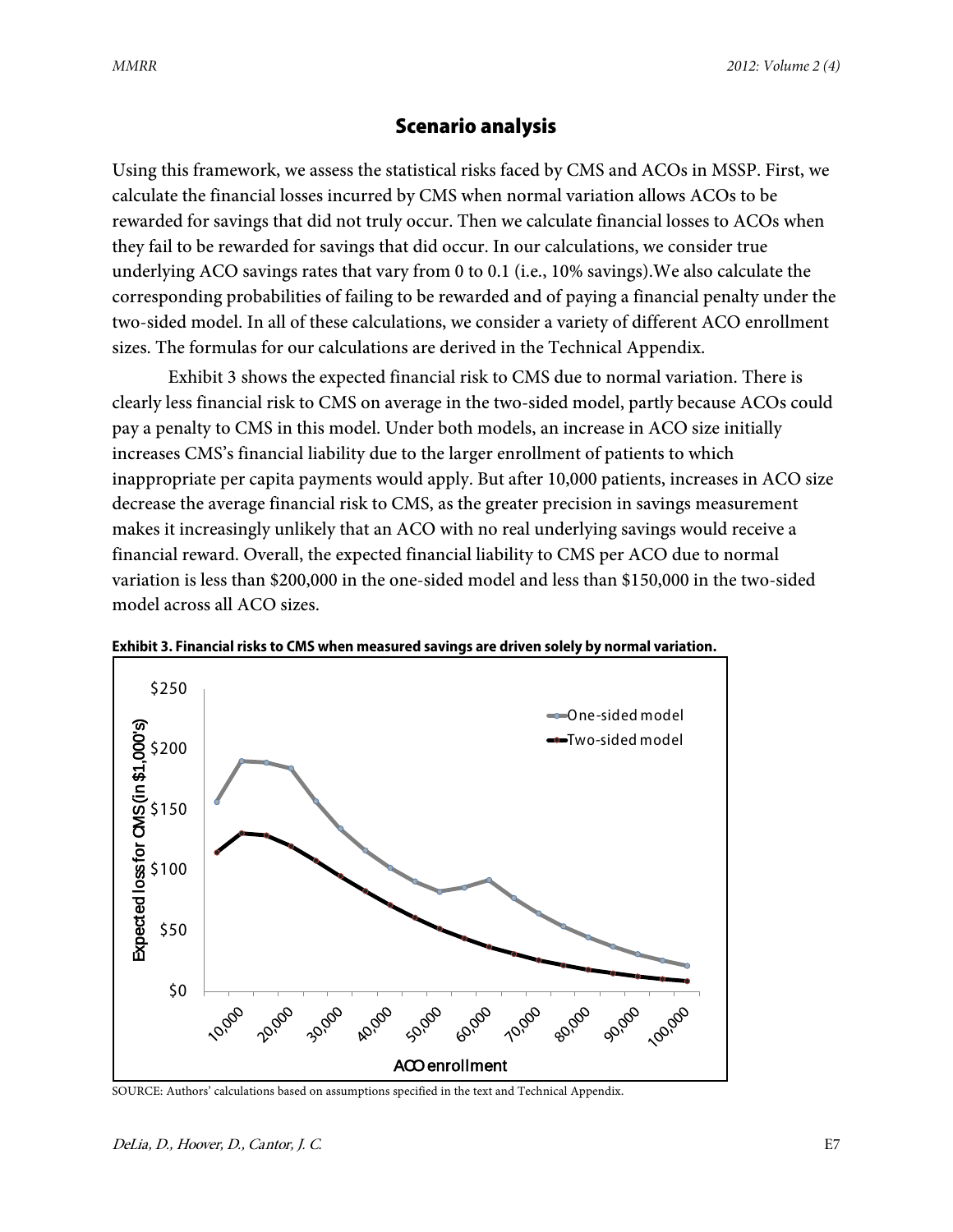Exhibit 4 shows the risks faced by ACOs. Echoing the results in Exhibit 3, CMS is fairly well protected from inappropriate ACO payments in the case where the ACO produces no real savings or losses.

|          | One-sided model |                                                                    | Two-sided model                  |                                                                 |                                  |                                                                                   |
|----------|-----------------|--------------------------------------------------------------------|----------------------------------|-----------------------------------------------------------------|----------------------------------|-----------------------------------------------------------------------------------|
| ACO size | True<br>savings | Probability<br>that ACO<br>would not<br>be rewarded<br>for savings | Expected<br><b>ACO</b><br>income | Probability that<br>ACO would not<br>be rewarded for<br>savings | Expected<br><b>ACO</b><br>income | Probability ACO<br>would have to pay<br>penalties for what<br>appear to be losses |
| 5,000    | 0.00            | 0.90                                                               | \$156,686                        | 0.74                                                            | \$114,919                        | 0.26                                                                              |
| 20,000   | 0.00            | 0.95                                                               | \$184,550                        | 0.91                                                            | \$120,106                        | 0.09                                                                              |
| 50,000   | 0.00            | 0.99                                                               | \$82,312                         | 0.98                                                            | \$51,859                         | 0.02                                                                              |
| 5,000    | 0.02            | 0.73                                                               | \$449,870                        | 0.50                                                            | \$705,077                        | 0.09                                                                              |
| 20,000   | 0.02            | 0.62                                                               | \$1,548,837                      | 0.50                                                            | \$2,257,579                      | 0.004                                                                             |
| 50,000   | 0.02            | 0.58                                                               | \$3,559,773                      | 0.50                                                            | 4,882,041                        | < 0.001                                                                           |
| 5,000    | 0.03            | 0.62                                                               | \$679,803                        | 0.37                                                            | \$1,032,704                      | 0.05                                                                              |
| 20,000   | 0.03            | 0.37                                                               | \$2,894,877                      | 0.26                                                            | \$3,841,500                      | < 0.001                                                                           |
| 50,000   | 0.03            | 0.2                                                                | \$7,831,329                      | 0.15                                                            | \$9,794,901                      | < 0.001                                                                           |
| 5,000    | 0.04            | 0.49                                                               | \$960,022                        | 0.26                                                            | \$1,377,877                      | 0.02                                                                              |
| 20,000   | 0.04            | 0.16                                                               | \$4,381,524                      | 0.09                                                            | \$5,474,370                      | < 0.001                                                                           |
| 50,000   | 0.04            | 0.03                                                               | \$11,597,646                     | 0.02                                                            | \$14,005,192                     | < 0.001                                                                           |
| 5,000    | 0.05            | 0.36                                                               | \$1,276,874                      | 0.16                                                            | \$1,734,105                      | 0.01                                                                              |
| 20,000   | 0.05            | 0.05                                                               | \$5,771,245                      | 0.02                                                            | \$7,008,362                      | < 0.001                                                                           |
| 50,000   | 0.05            | 0.002                                                              | \$14,692,356                     | < 0.001                                                         | \$17,637,463                     | < 0.001                                                                           |
| 5,000    | 0.06            | 0.24                                                               | \$1,613,240                      | 0.09                                                            | \$2,095,011                      | 0.004                                                                             |
| 20,000   | 0.06            | 0.01                                                               | \$7,032,355                      | 0.004                                                           | \$8,459,470                      | < 0.001                                                                           |
| 50,000   | 0.06            | < 0.001                                                            | \$17,642,774                     | < 0.001                                                         | \$21,171,500                     | < 0.001                                                                           |
| 5,000    | 0.07            | 0.15                                                               | \$1,953,535                      | 0.05                                                            | \$2,456,103                      | 0.002                                                                             |
| 20,000   | 0.07            | 0.002                                                              | \$8,229,663                      | < 0.001                                                         | \$9,878,945                      | < 0.001                                                                           |
| 50,000   | 0.07            | < 0.001                                                            | \$20,583,498                     | < 0.001                                                         | \$24,700,199                     | < 0.001                                                                           |
| 5,000    | 0.10            | 0.02                                                               | \$2,922,258                      | 0.004                                                           | \$3,526,993                      | < 0.001                                                                           |
| 20,000   | 0.10            | < 0.001                                                            | \$11,761,999                     | < 0.001                                                         | \$14,114,400                     | < 0.001                                                                           |
| 50,000   | 0.10            | < 0.001                                                            | \$29,405,000                     | < 0.001                                                         | \$35,286,000                     | < 0.001                                                                           |

**Exhibit 4. Financial risks and expected income for ACOs with varying levels of true savings.**

SOURCE: Authors' calculations based on assumptions specified in the text and Technical Appendix.

In the one-side model, the probability that an ACO would not be rewarded under this scenario matches exactly what CMS specified in setting MSR thresholds. In the two-sided model, CMS is somewhat less protected from paying an ACO inappropriately due to the lower MSR thresholds in this model. ACOs, however, face some risk of paying a penalty in the two-sided model even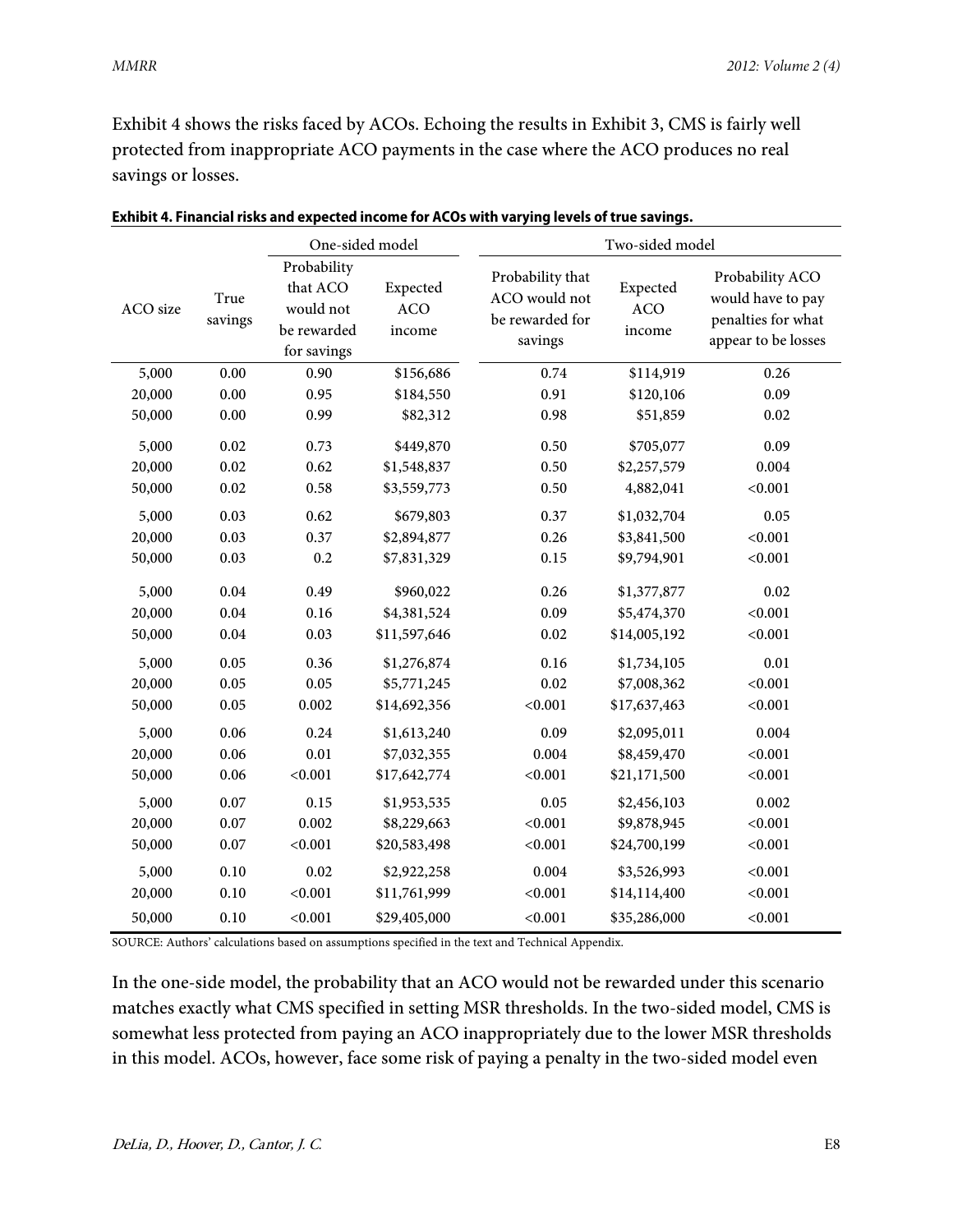under the assumption that no real losses are generated. This risk is especially high for ACOs with the smallest enrollment level considered ( $n = 5,000$ ).

ACOs that achieve modest savings (2–3%) face a substantial risk of not being rewarded in both the one-sided and two-sided models. This risk is much greater for smaller ACOs. In the two-sided model, ACOs that achieve modest savings face a non-zero risk of having to pay a penalty for losses, although this risk appears negligible for ACOs with 20,000 or 50,000 assignees.

When the true underlying ACO savings rate increases to 0.04 and then again to 0.05, the risk to the ACO of being improperly denied a financial reward progressively declines. Also, the probability of inappropriately being charged a penalty becomes very small. Nevertheless, the probability of not being rewarded remains non-trivial except in the case of an ACO with 50,000 patients that achieves a true underlying savings rate of 0.05.

The negative risks facing ACOs diminish greatly when savings rates above 5% are achieved. Still, for an ACO with 5,000 enrollees, substantial risks of not being rewarded remain fairly high even if true savings are 7–10% percent.

Not surprisingly, under both models expected ACO income is fairly small when the true savings rate is 0. Expected ACO income grows steadily with a greater savings rate and larger ACO size. In the scenarios where true savings are produced, expected ACO income is greater in the two-sided model relative to the one-sided model. This difference is due primarily to the lower MSR threshold in the two-sided model. This relationship reverses in the scenario where true savings are zero, since the two-sided model creates a fairly large probability that the ACO would have to inappropriately pay a penalty.

## **Discussion**

#### Policy issues

The PPACA requires CMS to develop a formula that will limit the extent to which Medicare will pay ACOs, inappropriately, for measured savings that are due solely to normal variation (PPACA; P.L. 111–148). Using statistical assumptions similar to those in the MSSP, our analysis suggests that the MSSP is fairly well designed for this purpose. We find as well that the risk of inappropriate payment to ACOs declines rapidly as ACOs grow beyond 20,000 enrollees.

The MSSP does not appear to offer the same level of protection for ACOs that face the risk of being inappropriately denied payment when they do generate savings for Medicare. The risk of inappropriate payment denial is especially acute for smaller ACOs and for those that generate relatively modest Medicare savings. Moreover, in the two-sided model, some ACOs that save money for the Medicare program face a non-trivial risk of having to pay a penalty for apparent spending increases that are due to normal variation.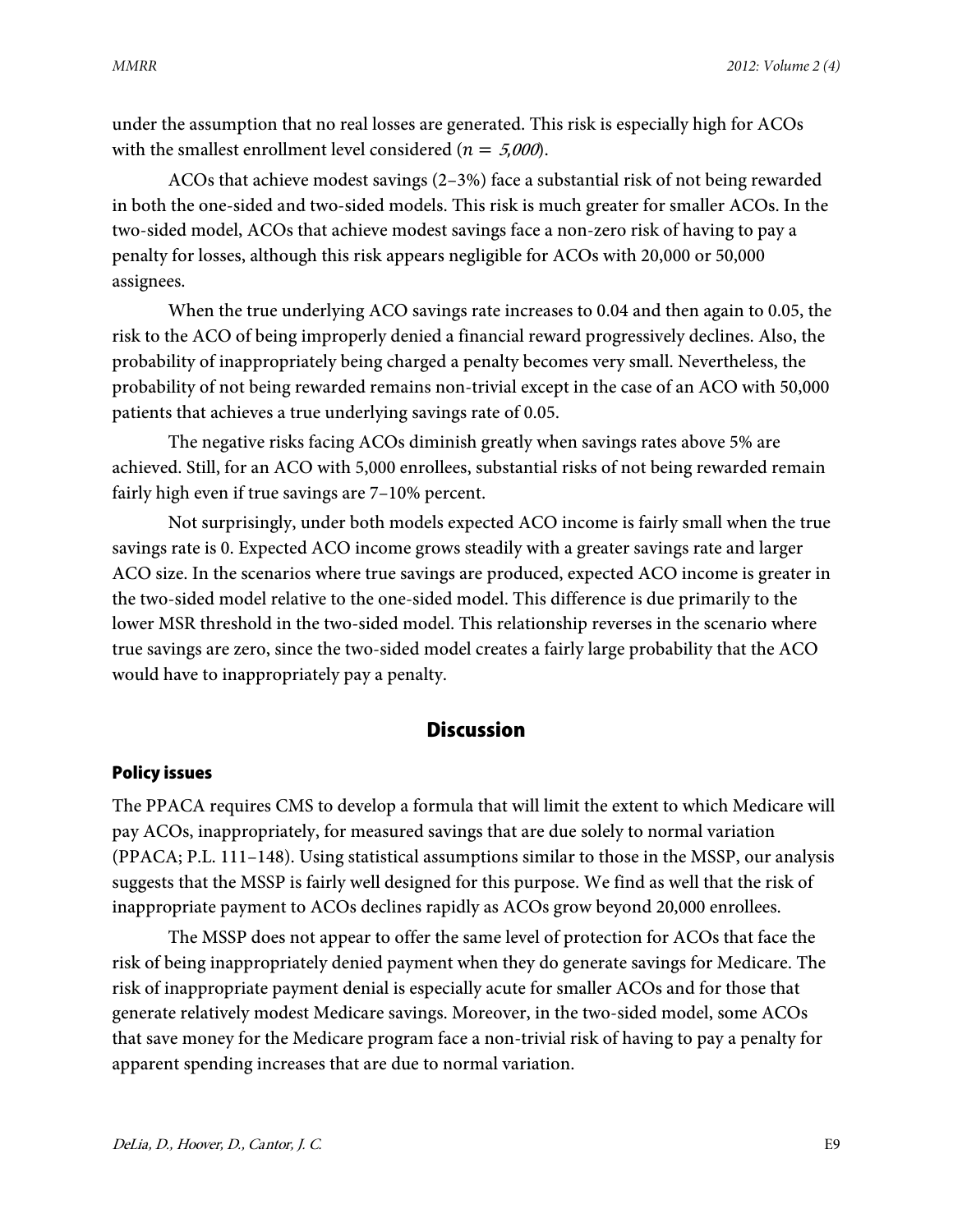The statistical risks facing ACOs greatly reduce the expected income that an ACO can achieve within the 3-year agreement period between CMS and the ACO under the MSSP. In its rule making, CMS assumes that the initial investment and first year operating costs for an ACO are approximately \$1.8 million (CMS, 2011a). This assumption is disputed, however, by the American Hospital Association (AHA), which estimates the relevant first year costs in the range of \$11.6 to \$26.1 million (Watteau, 2011). Using the figure assumed by CMS, our calculations suggest that expected ACO income over the 3-year agreement period would be insufficient to recover these costs in many cases, particularly when an ACO is small (5,000 assignees) and savings are modest (<5%). Expected ACO income is much more likely to be insufficient using AHA's lower figure and always insufficient in our analysis using AHA's higher figure (for example when ACO size is < 50,000 and savings < 10%). Although other factors such as present value discounting and tolerance for risk are important considerations that we have not assessed, our calculations suggest that the MSSP rules may create disincentives for ACOs anticipating real, but modest, savings to participate.

These disincentives are especially strong for smaller ACOs. As a result, the proposed rules may limit interest in ACO participation in Medicare primarily to very large coalitions of providers. A program that becomes skewed towards large ACOs raises a number of important policy concerns. Large ACOs may accumulate a great degree of monopoly power leading to higher prices and inefficient resource allocation in private markets (Richman & Schulman, 2011). Even in Medicare where prices are set nationally, ACOs that become too large could limit choices and care options available to patients. Also, a very large ACO that covers a wide geographic area might overlook very local and specialized needs of specific communities in a way that is less likely to occur with a smaller more locally focused ACO.

The MSSP does include provisions to monitor ACOs on the basis of healthcare quality, patient access, and anticompetitive behavior. It is also possible that contracting with many small ACOs could raise administrative costs for CMS, and smaller ACOs might operate at a scale that is too small to generate hoped for efficiencies in care management.

Thus far, ACOs entering the MSSP include a fairly diverse mix of small and large hospital and physician led ACOs (Centers for Medicare & Medicaid Services, 2012a; Evans, 2012). ACOs selected during the first application wave in April 2012 vary in size from approximately 5,000 to 70,000 Medicare beneficiaries (Centers for Medicare & Medicaid Services, 2012b). This diversity will provide an opportunity to monitor the relationship between ACO size and efficiency, and the extent to which the MSSP formulas reward and penalize ACOs as intended.

#### ACO-specific considerations

Although our analysis considers a wide range of ACO performance scenarios, it does not include the specific details that would be required for a particular group of providers to decide whether it would be advantageous to form an ACO for participation in the MSSP. To assess whether it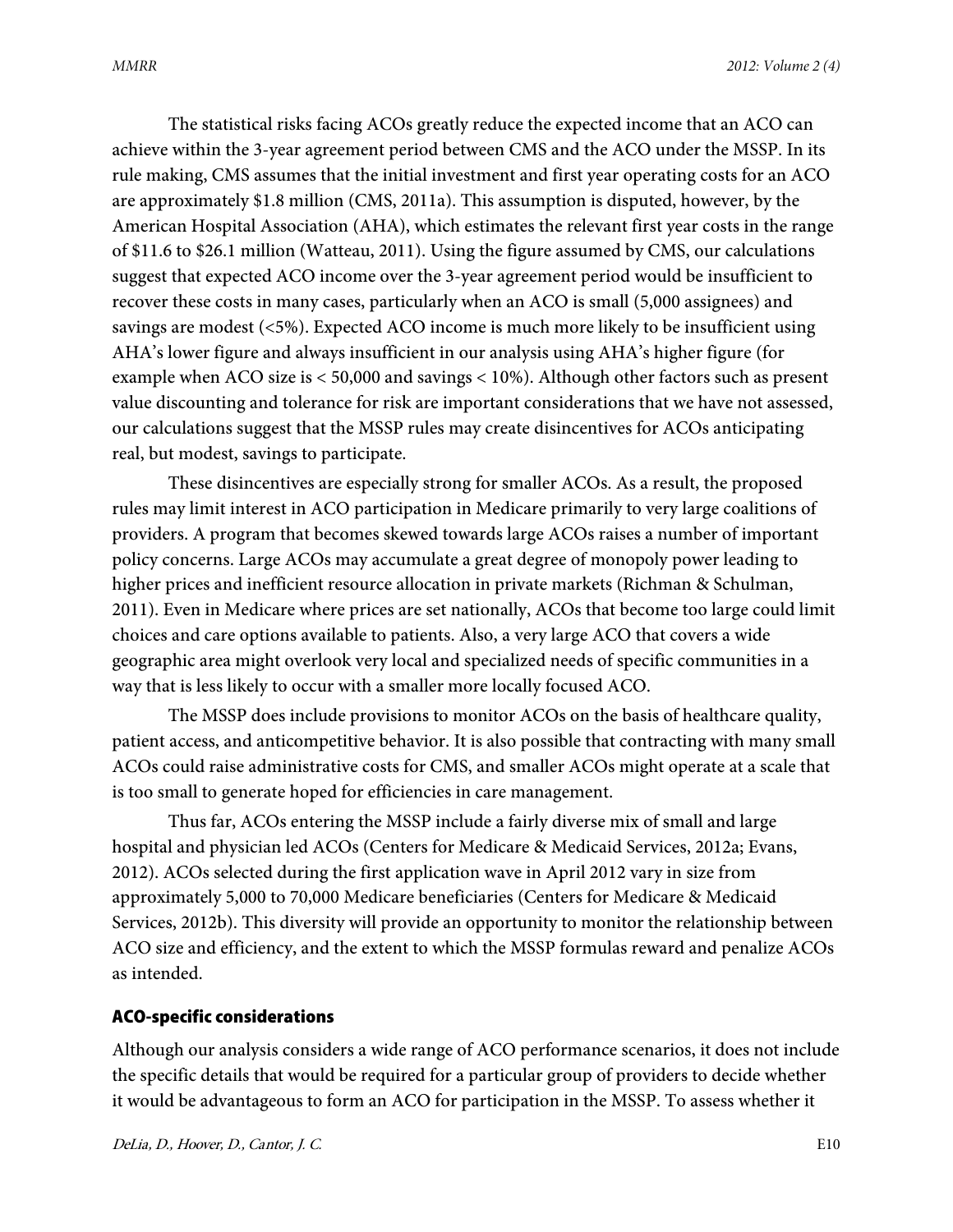should enter the MSSP, an ACO would need to consider its ability to improve care coordination and reduce avoidable and unneeded service utilization, as well as other factors that could affect its performance measurement under MSSP rules.

It is well established that the level, year-to-year variability, and growth trend in per capita healthcare spending varies substantially across geographic areas within the United States (Fisher, Bynum, & Skinner, 2009; Fisher et al., 2003; Medicare Payment Advisory Commission, 2011). Providers in areas with a lower level of spending might find it easier to achieve a given MSR, since this would represent a smaller level of spending reduction (e.g., 3% savings from \$8,000 is less than 3% savings from \$12,000). However, it might also be the case that low spending areas are already providing care very efficiently, making it difficult to achieve continued savings under the MSSP.

As shown in the Technical Appendix, an important feature in setting the MSR thresholds is the level of random, or "normal," variation in per capita healthcare spending, which is measured by the coefficient of variation (CV). For an ACO that truly achieves a savings rate above its applicable MSR, the savings would be easier to detect in areas where the local CV is less than the national CV used to set the MSR.

Similarly, in areas where the local trending factor and projected spending growth are less than the corresponding national figures, the target level of trended & projected baseline spending would be inflated relative to true local conditions. Thus, it would be easier for ACOs in these areas to achieve credited savings under the MSSP relative to other areas.

Also, the MSSP rewards ACOs based on how well they reduce spending relative to the national rate of growth in per capita healthcare spending. Thus, an ACO that reduces spending relative to a local growth trend would find it harder to be rewarded for doing so if local growth in spending is substantially faster than the national growth rate. (For example, if the national rate is 5% and an ACO reduces local growth from 10% to 6%, it would not be rewarded for doing so.)

More broadly, a group of providers considering the formation of an ACO might use a modified version of the analytic framework presented above and in the Technical Appendix to assess the specific financial risks that they would face if they participated in the MSSP. In so doing, they could use their own local data regarding recent trends and variability in healthcare spending and consider saving and loss scenarios that are more relevant to their specific care management strategies.

### Quality measurement

In our analysis, we assume that ACOs meet all of the healthcare quality benchmarks established by CMS, making them eligible for the maximum share of credited savings and the minimum share of credited losses. In practice, many ACOs could fall short of these benchmarks thereby reducing financial gains to ACOs and financial liabilities to CMS. Just as there is normal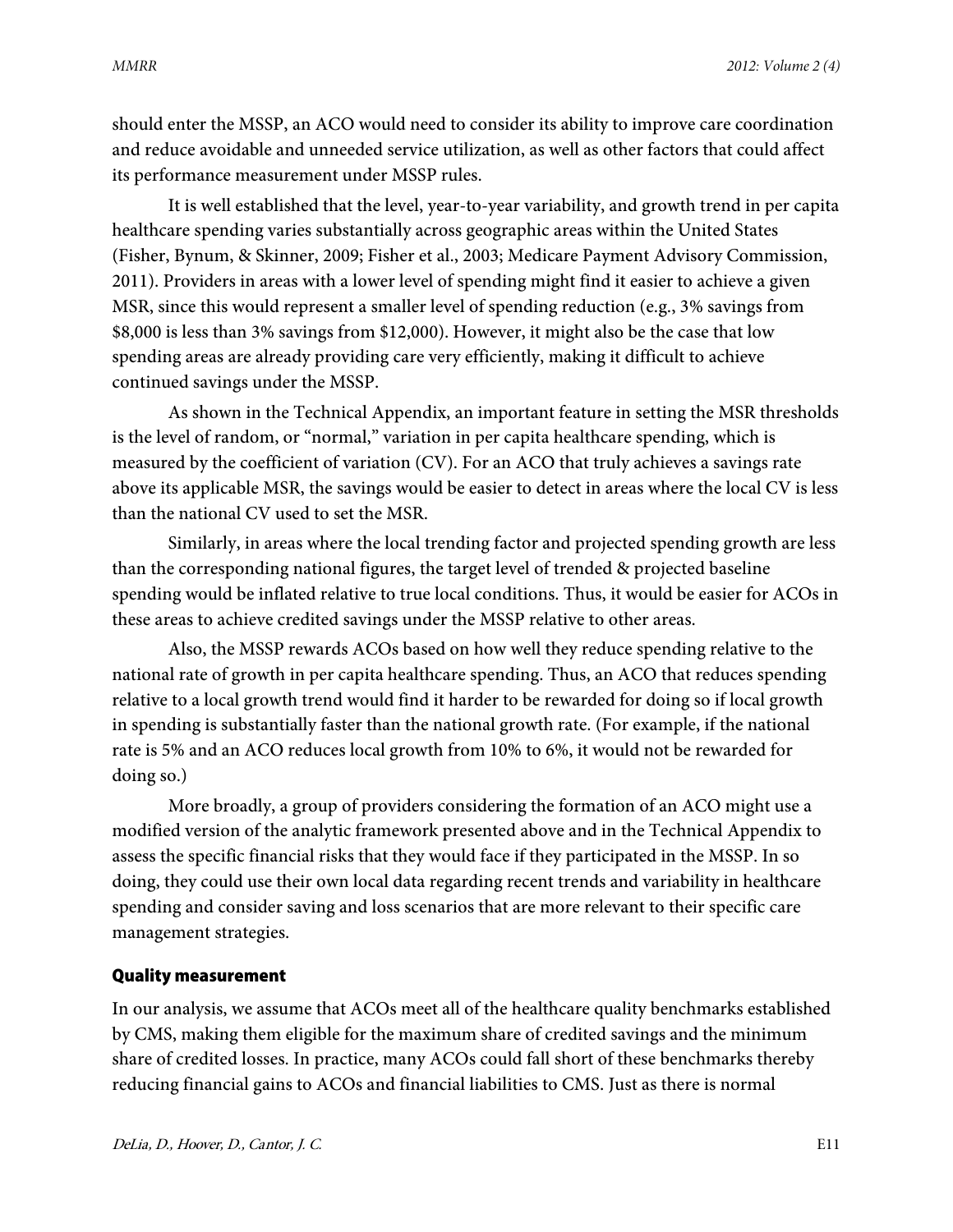variation in per capita spending, there could be similar variation in healthcare quality. Thus, it would be useful in future analyses to determine whether a minimum ACO size is needed to reliably measure ACO quality performance.

#### Simplifying assumptions

The numerical calculations above depend on a number of assumptions that are similar to those made in the MSSP and prior research on similar issues. Nevertheless, these assumptions are highly simplified and in need of refinement as the MSSP evolves.

First, all of our calculations are made conditional on baseline ACO-level Medicare spending and projected growth in national per capita Medicare spending. If these quantities are not known at the time the ACO agrees to participate in Medicare, or otherwise themselves subject to random error, then these quantities are more appropriately viewed as random variables adding to the variability and complexity in the statistical calculations outlined above (including, for example, regression to the mean among very high or low cost ACO patients). This would add another layer of uncertainty to expected financial transfers between CMS and ACOs. Similarly, healthcare spending quantities are risk-adjusted in the MSSP using the CMS-HCCs. Since the HCCs are based on other statistical models (Pope et al., 2004), risk adjustment adds another layer of random variation that can affect observed ACO savings.

The final MSSP rules specify that the growth rate trending factor and benchmark update will be calculated separately within four categories of Medicare beneficiaries: end-stage renal disease, disabled, aged dual eligibles, and aged non-dual eligibles (CMS, 2011b). These quantities might also be unknown at the time of ACO startup and thus would have to be estimated as well.

Second, to be consistent with the rules for statistical inference in the MSSP, our detailed calculations in the Technical Appendix include a number of simplifying assumptions that may not be met in practice. First, we did not account for the hierarchical structure of patients clustered within groups of ACO providers and, instead, assumed that all observations within the same group are statistically independent. If this is not the case, then our analysis underestimates the variance of the measured ACO savings rate (ASR), and thus, understates the level of statistical uncertainty in the MSSP formulas. We also assume that different patients appear in the baseline and performance year spending calculations. This assumption is valid to the extent that individuals die, move away, or move into the ACO's service area in the middle of the contracting period. Most patients, however, are likely to remain in the ACO service area for an extended period of time. Among this stable set of ACO patients, individuals with high spending in one year are likely to have high spending in subsequent years. If so, our analysis overestimates the variance of the measured ASR, and thus, overstates the level of statistical uncertainty in the MSSP formulas.

Third, our model overlooks some additional technical details that might be important in the measurement of the ASR. Like CMS, we appealed to the Central Limit Theorem to use the normal distribution in our calculations. This might be problematic, however, given the large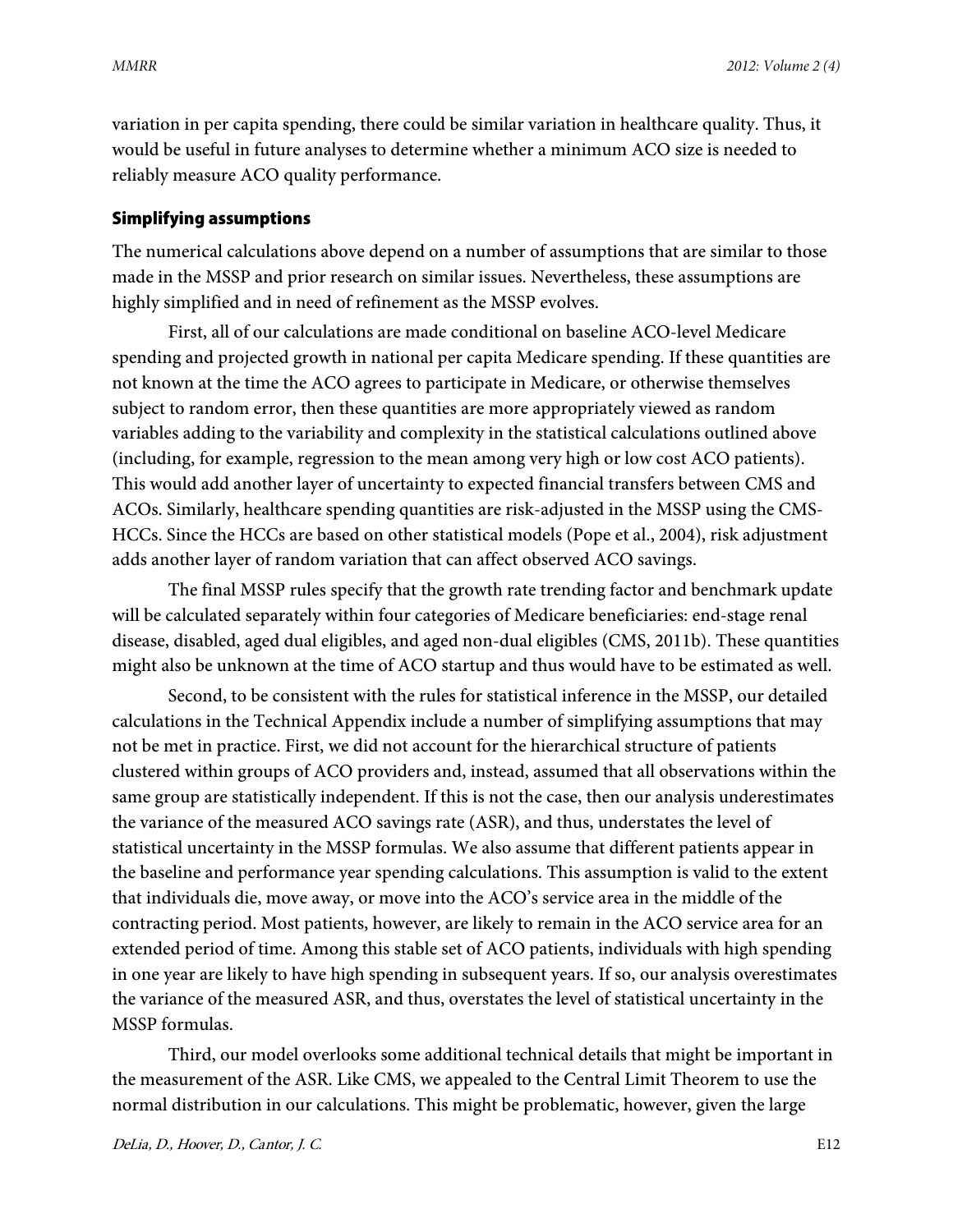skewness that tends to be common in healthcare spending data (Manning, 1998; Mullahy, 1998). Although the theorem technically still would apply, it is not clear whether the ACO sizes specified above would be sufficiently large with skewed data. Despite the potential problems associated with very large ACOs noted above, it might be the case that only large ACOs would have sufficient enrollment to measure their performance with the required precision.

In addition, CMS's strategy of censoring individual-level healthcare expenditure at the  $99<sup>th</sup>$  percentile raises similar technical issues regarding the analysis of truncated probability distributions that have not been considered. This truncation could be especially problematic for ACOs with care coordination models that focus specifically on patients in the upper tail of the healthcare spending distribution (a potentially very valuable care management strategy in light of the share of total spending by the most expensive patients).

Finally, we implicitly assume that the number of patients served by the ACO remains fixed over time. This assumption will surely be violated in practice as patients move in and out of the ACO service area, new patients become eligible for Medicare, and others die during the evaluation period. The number of patients used in the ASR calculations also depends on the method that CMS will use to assign patients to the ACO in the baseline and performance periods, a method that CMS acknowledges may be subject to change as the ACO policy evolves (CMS, 2011a).

In theory, it is possible to address all of these modeling issues and improve the precision with which ACO savings are measured. Medicare claims files (which CMS will use to implement the MSSP) contain most of the information needed to test the validity of simplifying assumptions, estimate needed parameters, and determine the required sample sizes for reliable statistical inference. Other issues, particularly those regarding ACO and provider-level group effects will be difficult to address until after ACO experience accumulates. Moreover, variation in per patient spending eventually might be reduced as providers adopt best practices and as inefficient care processes are implemented less frequently.

Ultimately, our analysis suggests there is greater statistical uncertainty in MSSP than previously recognized. In the short run, CMS and ACOs will have to consider this uncertainty in their financial, administrative, and care management planning. In the long run, it will be important to refine ACO payment formulas to ensure that the MSSP, and other ACO initiatives that will be influenced by it, work as efficiently as possible.

#### **Correspondence**

Derek DeLia, Associate Research Professor, Rutgers University, Center for State Health Policy, 112 Paterson Street, Room 540, New Brunswick, NJ, 08901[, ddelia@ifh.rutgers.edu,](mailto:ddelia@ifh.rutgers.edu) Tel. 848-932-4671

#### **Acknowledgments**

We acknowledge research support from the Agency for Healthcare Research and Quality (Grant no. R24- HS019678). We also acknowledge helpful comments from Gregory Pope, Stuart Gutterman, and Sujoy Chakravarty.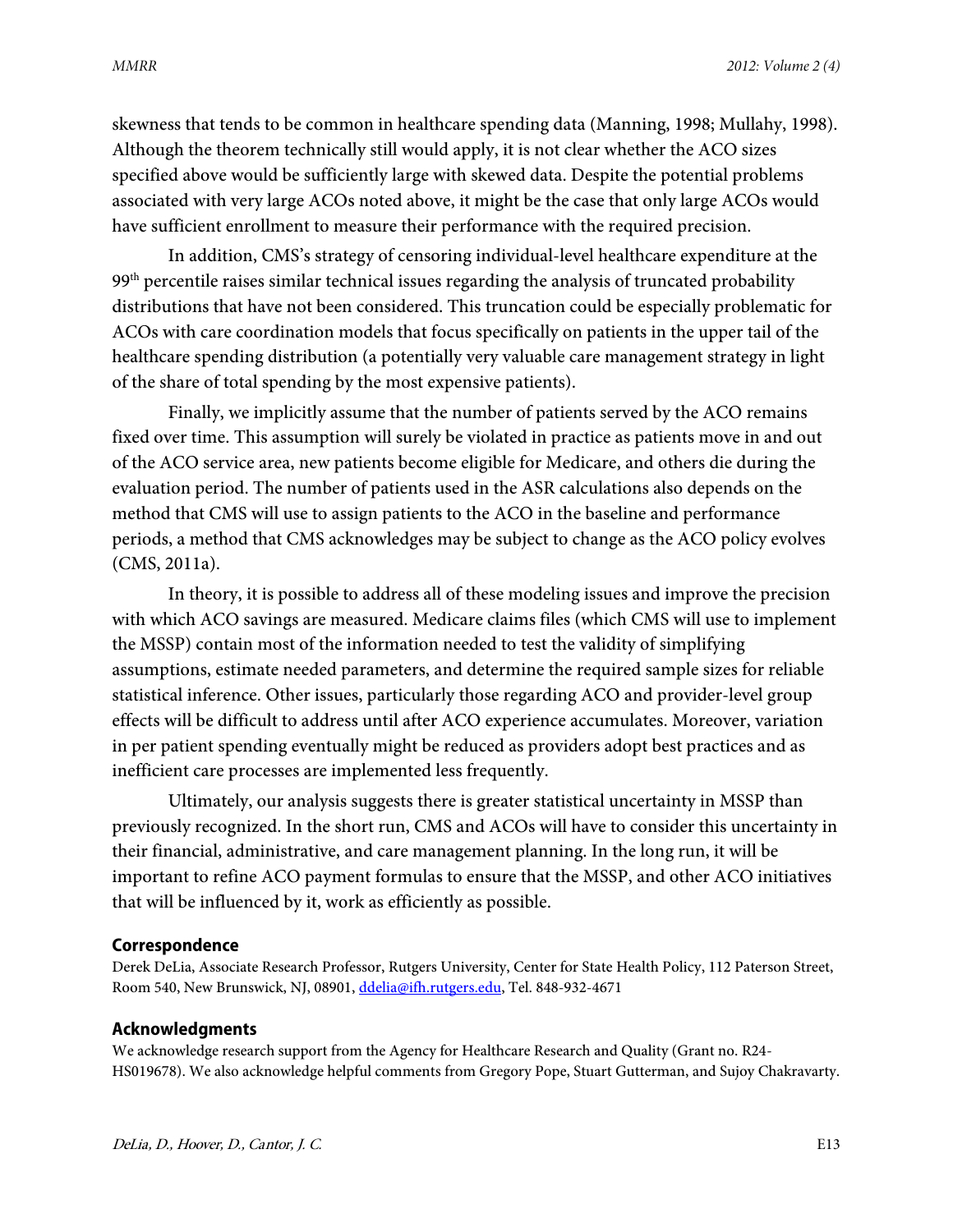## **References**

- Centers for Medicare & Medicaid Services (2012a, April 10). New Affordable Care Act program to improve care, control Medicare costs, off to a strong start. Retrieved from https://www.cms.gov/apps/media/press/release.asp?Counter=4333&intNumPerPage=10&c heckDate=&checkKey=&srchType=1&numDays=3500&srchOpt=0&srchData=&keywordT ype=All&chkNewsType=1%2C+2%2C+3%2C+4%2C+5&intPage=&showAll=&pYear=&ye ar=&desc=false&cboOrder=date
- Centers for Medicare & Medicaid Services (2012b, April 10). Summaries of ACOs selected for April 1, 2012 start-up. Retrieved from http://www.modernhealthcare.com/assets/pdf/CH79063410.PDF
- CMS, Medicare Program, Medicare Shared Savings Program: Accountable Care Organizations, 73 Fed. Reg. 19528 (proposed April 7, 2011a) (to be codified at 42 C.F.R. pt. 425).
- CMS, Medicare Program, Medicare Shared Savings Program: Accountable Care Organizations; Final Rule, 42 C.F.R. § 425 (2011b).
- Diggle, P. J., Heagerty, P. J., Liang, K. Y., & Zeger, S. L. (2002). Analysis of longitudinal data (2nd ed.). New York: Oxford University Press.
- Evans, M. (2011). Hell no, we won't ACO. Providers, once eager to sign up for new program, say proposed rule on accountable care is a deal-breaker. Modern Healthcare, 41(23), 6–7[.](http://www.ncbi.nlm.nih.gov/entrez/query.fcgi?cmd=Retrieve&db=PubMed&list_uids=21714189&dopt=Abstract) [PubMed](http://www.ncbi.nlm.nih.gov/entrez/query.fcgi?cmd=Retrieve&db=PubMed&list_uids=21714189&dopt=Abstract)
- Evans, M. (2012). Doctors on deck. ACOs led by doctors seek to manage costs, quality and hospital relationships. Modern Healthcare, 42(16), 6-7[. PubMed](http://www.ncbi.nlm.nih.gov/entrez/query.fcgi?cmd=Retrieve&db=PubMed&list_uids=22570987&dopt=Abstract)
- Fisher, E. S., Bynum, J. P., & Skinner, J. S. (2009). Slowing the growth of health care costs– Lessons from regional variation. The New England Journal of Medicine, 360(9), 849-852. doi: [PubMed](http://www.ncbi.nlm.nih.gov/entrez/query.fcgi?cmd=Retrieve&db=PubMed&list_uids=19246356&dopt=Abstract) <http://dx.doi.org/10.1056/NEJMp0809794>
- Fisher, E. S., Wennberg, D. E., Stukel, T. A., Gottlieb, D. J., Lucas, F. L., & Pinder, E. L. (2003). The implications of regional variations in Medicare spending. Part 1: The content, quality, and accessibility of care. Annals of Internal Medicine, 138(4), 273-287. [PubMed](http://www.ncbi.nlm.nih.gov/entrez/query.fcgi?cmd=Retrieve&db=PubMed&list_uids=12585825&dopt=Abstract)
- Fleming, C. (2010, July 27). Health policy brief: Accountable care organizations. Retrieved from http://healthaffairs.org/blog/2010/07/27/health-policy-brief-accountable-careorganizations/
- Ginsburg, P. B. (2011). Spending to save–ACOs and the Medicare Shared Savings Program. The New England Journal of Medicine, 364(22), 2085-2086. doi[: PubMed](http://www.ncbi.nlm.nih.gov/entrez/query.fcgi?cmd=Retrieve&db=PubMed&list_uids=21612463&dopt=Abstract) <http://dx.doi.org/10.1056/NEJMp1103604>
- Manning, W. G. (1998). The logged dependent variable, heteroscedasticity, and the retransformation problem. Journal of Health Economics, 17(3), 283-295. doi: [PubMed](http://www.ncbi.nlm.nih.gov/entrez/query.fcgi?cmd=Retrieve&db=PubMed&list_uids=10180919&dopt=Abstract) [http://dx.doi.org/10.1016/S0167-6296\(98\)00025-3](http://dx.doi.org/10.1016/S0167-6296(98)00025-3)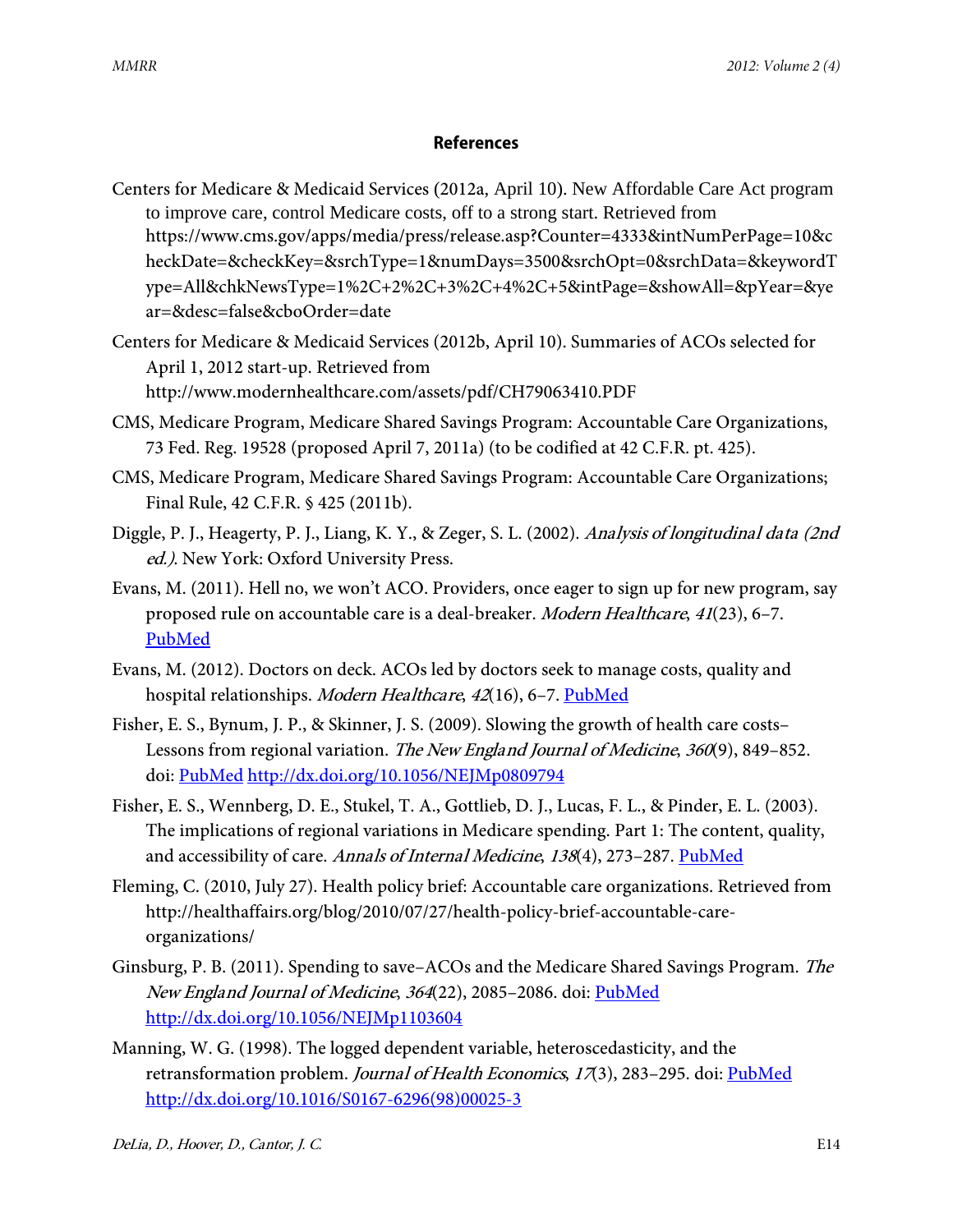- Medicare Payment Advisory Commission (2011). Report to the Congress: Regional variation in Medicare service use. Washington, DC: Medicare Payment Advisory Commission.
- Mullahy, J. (1998). Much ado about two: Reconsidering retransformation and the two-part model in health econometrics. Journal of Health Economics, 17(3), 247-281. doi: [PubMed](http://www.ncbi.nlm.nih.gov/entrez/query.fcgi?cmd=Retrieve&db=PubMed&list_uids=10180918&dopt=Abstract) [http://dx.doi.org/10.1016/S0167-6296\(98\)00030-7](http://dx.doi.org/10.1016/S0167-6296(98)00030-7)
- Pope, G. C., Kautter, J., Ellis, R. P., Ash, A. S., Ayanian, J. Z., Lezzoni, L. I., . . . Robst, J. (2004). Risk adjustment of Medicare capitation payments using the CMS-HCC Model. Health Care Financing Review, 25(4), 119-141[. PubMed](http://www.ncbi.nlm.nih.gov/entrez/query.fcgi?cmd=Retrieve&db=PubMed&list_uids=15493448&dopt=Abstract)
- Richman, B. D., & Schulman, K. A. (2011). A cautious path forward on accountable care organizations. Journal of the American Medical Association, 305(6), 602-603. doi: [PubMed](http://www.ncbi.nlm.nih.gov/entrez/query.fcgi?cmd=Retrieve&db=PubMed&list_uids=21304085&dopt=Abstract) <http://dx.doi.org/10.1001/jama.2011.111>
- Watteau, M. (2011, May 13). New study finds the start up costs of establishing an ACO to be significant. Retrieved from [http://www.aha.org/presscenter/pressrel/2011/110513-pr](http://www.aha.org/presscenter/pressrel/2011/110513-pr-aco.shtml)[aco.shtml](http://www.aha.org/presscenter/pressrel/2011/110513-pr-aco.shtml)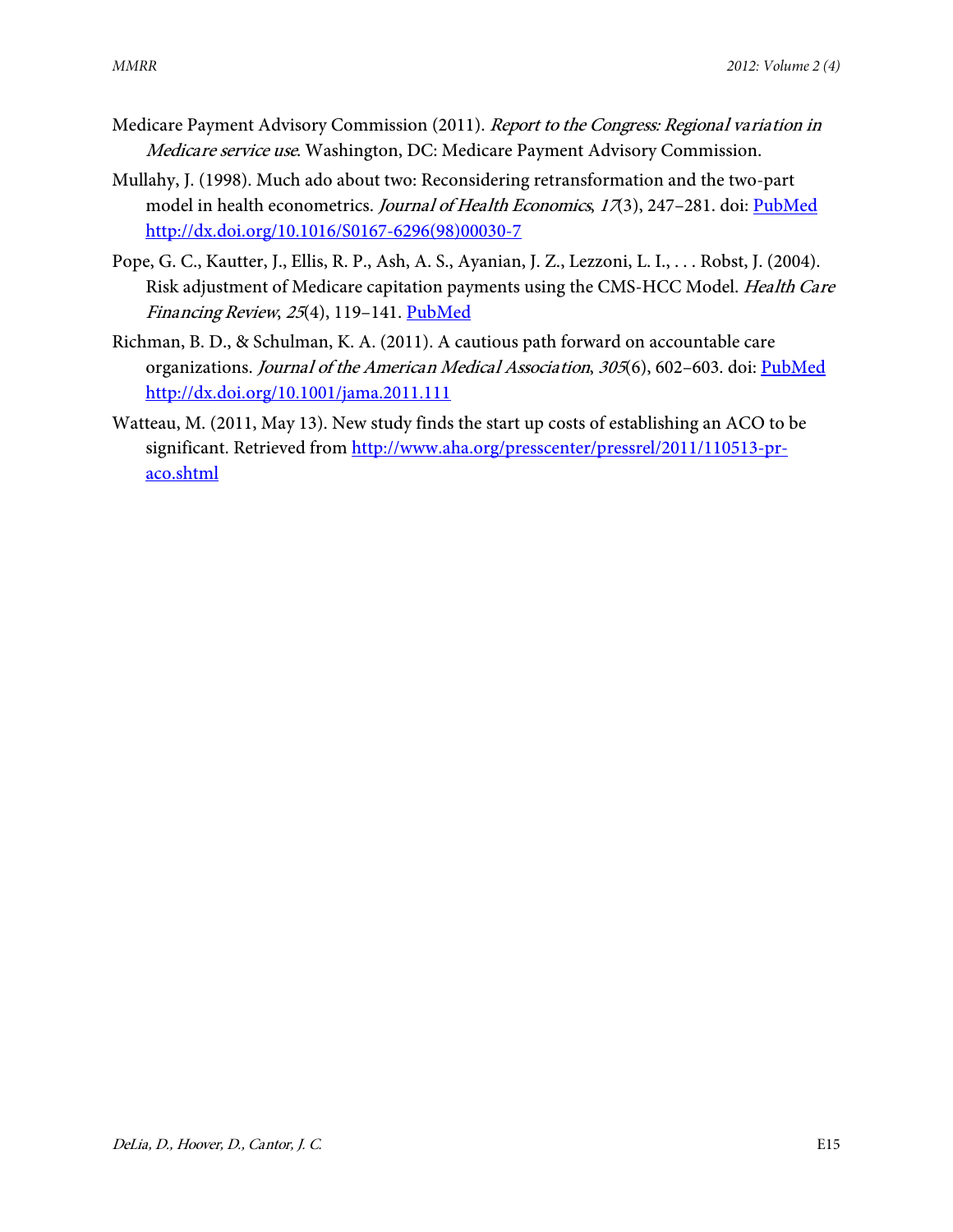Medicare & Medicaid Research Review 2012 Volume 2, Number 4

## Mission Statement

Medicare & Medicaid Research Review is a peer-reviewed, online journal reporting data and research that informs current and future directions of the Medicare, Medicaid, and Children's Health Insurance programs. The journal seeks to examine and evaluate health care coverage, quality and access to care for beneficiaries, and payment for health services.

http://www.cms.gov/MMRR/

*U.S. Department of Health & Human Services* Kathleen Sebelius Secretary

*Centers for Medicare & Medicaid Services* Marilyn Tavenner Acting Administrator

*Editor-in-Chief* 

David M. Bott, Ph.D.

The complete list of Editorial Staff and Editorial Board members may be found on the MMRR Web site (click link): [MMRR Editorial Staff Page.](http://www.cms.gov/Research-Statistics-Data-and-Systems/Research/MMRR/MMRREditorialStaff.html) 

Contact: [mmrr-editors@cms.hhs.gov](mailto:mmrr-editors@cms.hhs.gov)

Published by the Centers for Medicare & Medicaid Services

All material in the Medicare & Medicaid Research Review is in the public domain and may be duplicated without permission. Citation to source is requested.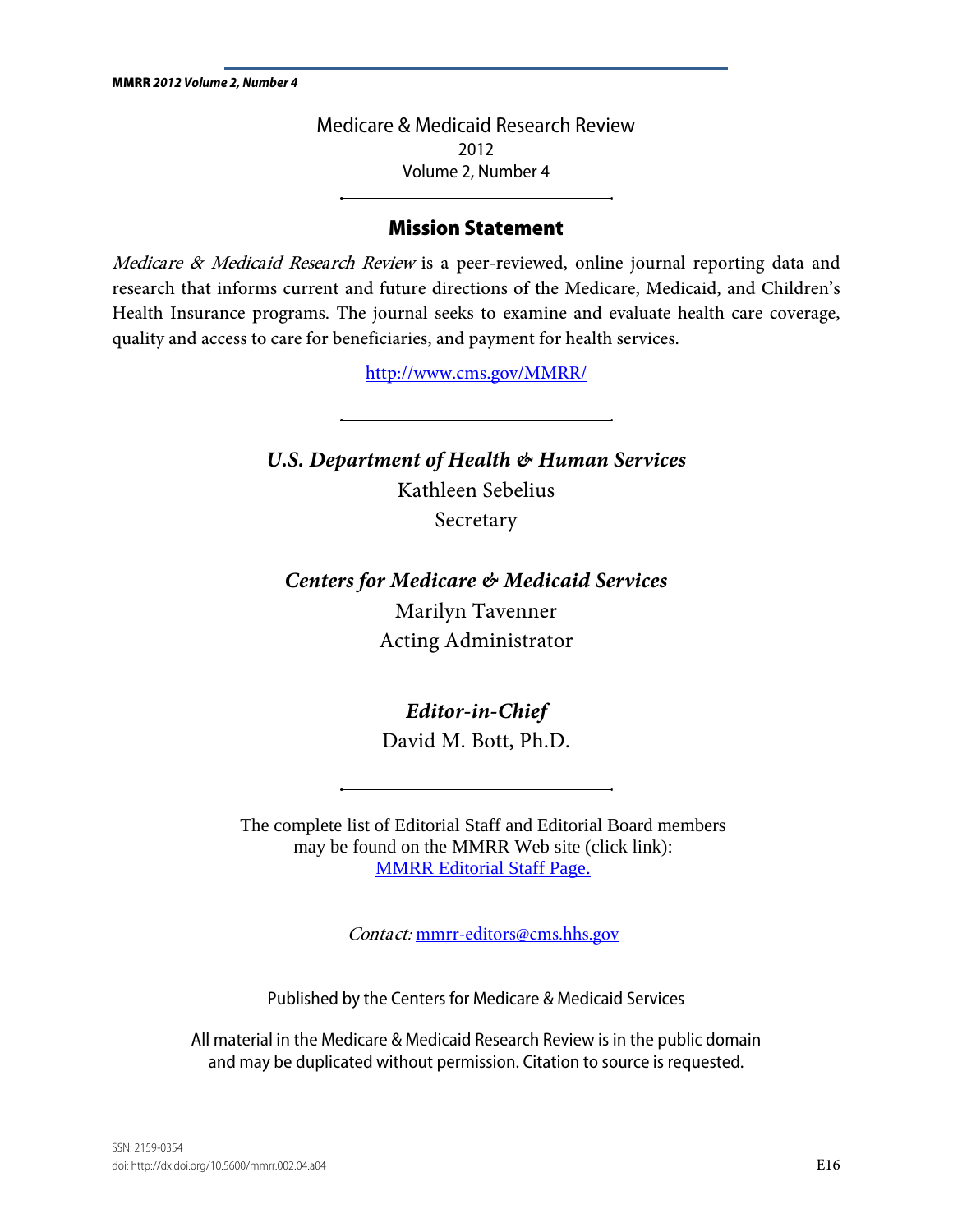# Statistical Uncertainty in the Medicare Shared Savings Program

Derek DeLia,<sup>1</sup> Donald Hoover,<sup>2</sup> Joel C. Cantor<sup>1</sup> <sup>1</sup>Rutgers University-Center for State Health Policy <sup>2</sup>Rutgers University-Statistics/Institute for Health

### Supplement

doi:<http://dx.doi.org/10.5600/mmrr.002.04.s04>

### Technical Appendix:

#### Statistical Model of ACO Payment Rules in the Medicare Shared Savings Program

This technical appendix describes in detail the methodology we use to assess the statistical properties of the ACO payment mechanisms in the Medicare Shared Savings Program (MSSP). As described in the main text, the ACO savings rate (ASR) can be written as:

$$
ASR = [(\overline{Y}_B + A) - \overline{Y}_P]/(\overline{Y}_B + A)
$$
\n(A1)

where  $\bar{Y}_B$  is the ACO's risk-adjusted baseline per capita spending level (i.e., 3-year weighted average),  $\bar{Y}_P$  is the ACO's risk-adjusted performance year per capita spending level, and A is the projected absolute amount of growth in per capita Medicare expenditures nationally, introduced in the main text. In the one-sided model, the ACO is rewarded if  $ASR > T_n$  where  $T_n$  is the MSR threshold set by CMS for an ACO with *n* assignees. (The method for determining  $T_n$  is described below.) In the two-sided model, an ACO would be rewarded if  $ASR > 0.02$  and would pay a penalty if  $ASR < -0.02$ <sup>1</sup>

### Sources of random variability in the payment formula

Our ultimate goal is to analyze the likelihood that an ACO would meet the relevant MSR threshold under alternative scenarios regarding its underlying true performance in controlling healthcare spending. We also wish to estimate the size of the expected ACO payment assuming the ACO has met the MSR threshold in each scenario. This analysis requires knowledge about random variability in ASR, which is a complicated function of the random variables  $Y_B$ ,  $Y_P$ , and A.

<span id="page-16-0"></span><sup>1</sup>This approach follows the general framework originally proposed by Fisher et al. (2009).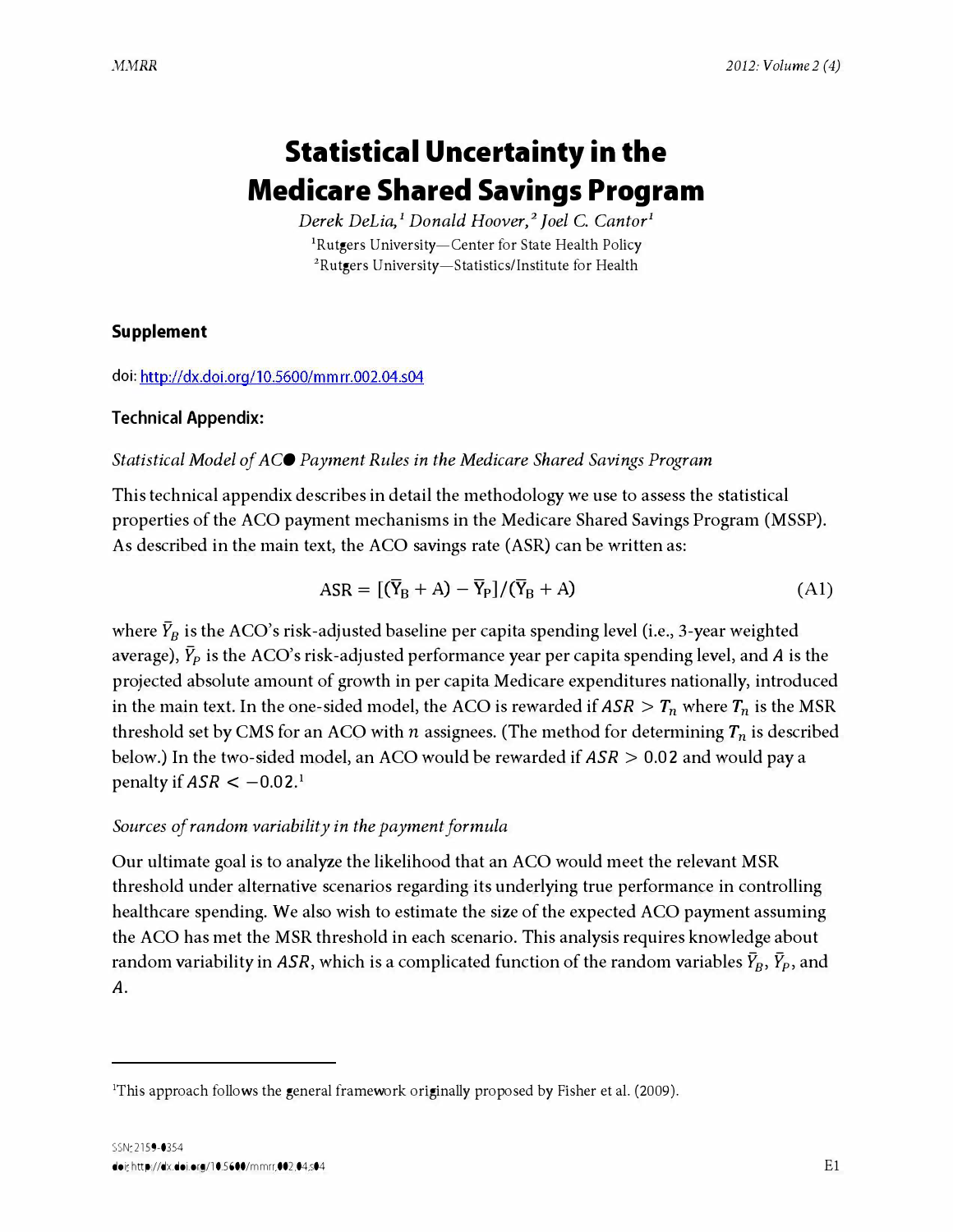Variability in A is driven by factors affecting the growth in Medicare spending nationally, such as progression of illness among Medicare beneficiaries and changes in medical technology. Variability in  $\bar{Y}_B$  and  $\bar{Y}_P$  are driven by a number of additional random factors at the patient and ACO levels (including factors affecting the weighted components used to construct  $\bar{Y}_B$ ). To understand this variability, we use the following variance components model of ACO spending:

$$
Y_{it} = \mu_t + \varepsilon_{it} \tag{A2}
$$

where  $Y_{it}$  is risk and growth trend adjusted spending (as described in the main text) for ACO patient i at time t, and  $\mu_t$  is the mean ACO spending per patient at time t, where t=1, 2, 3 are the baseline years and t=4 is the first performance year. If the ACO is effective at reducing growth trend/risk-adjusted healthcare spending, then  $\mu_4$  would be substantially less than  $\mu_1, \mu_2$ , and  $\mu_3$ . The term  $\varepsilon_{it}$  is a random deviation, or error term, for patient i at time t. Deviations can be specific to the ACO, individual patients, or time. Thus, we model  $\varepsilon_{it}$  as

$$
\varepsilon_{it} = u_t + v_{it} \tag{A3}
$$

where  $u_t$  is the random deviation in mean growth trend/casemix-adjusted healthcare spending at time t (experienced by all ACO patients) and  $v_{it}$  is the corresponding deviation that is specific to patient i at time t. Estimation and inference regarding  $\mu_t$  requires assumptions about the components of  $\varepsilon_{it}$ . Following common practice in variance components and hierarchical linear modeling (Diggle, Heagerty, Liang, & Zeger, 2002), we assume that  $E(u_t) = E(v_{it}) =$ 0,  $V(u_t) = \sigma_u^2$ , and  $V(v_{it}) = \sigma_v^2$ . Although we will need to modify them later, a fully specified model would typically include the following additional assumptions:

- 1. The ACO-specific  $(u_t)$  and patient-specific  $(v_{it})$  error components are uncorrelated.
- 2. Spending deviation for one patient is unrelated to spending deviation by other patients-i.e.,  $cov(v_{it}, v_{it}) = 0$ .
- 3. For any particular patient, spending may be correlated from one time period to the next-i.e.,  $cov(v_{is}, v_{it}) = \gamma$ .
- 4. Random deviations in mean ACO health spending may be correlated over timei.e.,  $cov(u_s, u_t) = \delta$ .

Substituting equations 2 and 3 into equation 1 and accounting for the 3-year baseline calculation gives

$$
ASR = 1 - [\mu_4 + \sum_{i=1}^{n} \varepsilon_{i4}/n]/[(\omega + A) + \tau]
$$
 (A4)

where  $\omega = 0.1\mu_1 + 0.3\mu_2 + 0.6\mu_3$  and  $\tau = 0.1\sum_{i=1}^{n} \varepsilon_{i1}/n + 0.3\sum_{i=1}^{n} \varepsilon_{i2}/n +$  $0.6 \sum_{i=1}^{n} \varepsilon_{i3}/n$ .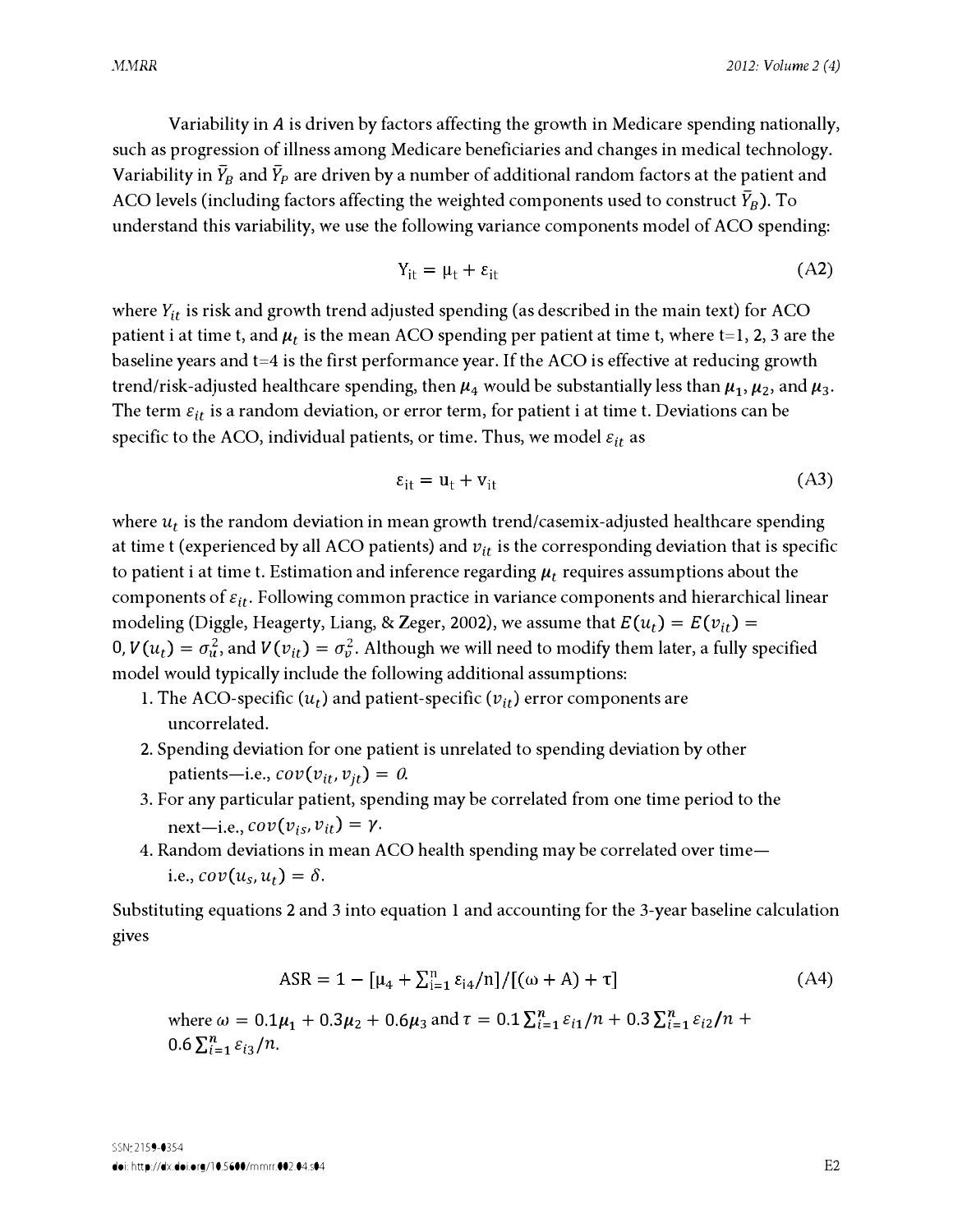To understand how ACOs would be rewarded or penalized under the proposed rules, we need to calculate the probability that ASR crosses the relevant MSR threshold given a specified level of ACO savings. To do so, we define  $s$  as the proportion by which the ACO reduces average healthcare expenditure relative to  $(\omega + A)$ , which is the weighted average of mean ACO spending per patient in the baseline period plus the absolute change in per capita Medicare spending—i.e.,  $\mu_4 = (1 - s)(\omega + A)$ . In the one-sided model, the probability that the ACO would be rewarded can be written as:

$$
p_1 = Prob[ASR > T_n | \mu_4 = (1 - s)(\omega + A)]
$$
 (A5)

Using the payment rules described above, the expected ACO payment can be written as:

$$
p_1 \cdot E[ASR|ASR > T_n] \cdot (\omega + A) \cdot n \cdot \theta \tag{A6}
$$

where  $\theta$  is the share of savings retained by the ACO (and  $1 - \theta$  is the share retained by CMS).

Similar formulas can be written for the two-sided model. The probability of reward can be written as:

$$
p_2 = Prob[ASR > 0.02 | \mu_4 = (1 - s)(\omega + A)] \tag{A7}
$$

In the two-sided model, there is also a probability that the ACO would have to pay a penalty, which can be written as:

$$
q_2 = Prob[ASR < -0.02 | \mu_4 = (1 - s)(\omega + A)]
$$
 (A8)

The expected ACO payment in the two-sided model (which incorporates the possibility of both ACO rewards and penalties) can be written as:

$$
p_2 \cdot E[ASR|ASR > 0.02] \cdot (\omega + A) \cdot n \cdot \theta_S + q_2 \cdot E[ASR|ASR < -0.02] \cdot (\omega + A) \cdot n \cdot \theta_L
$$
 (A9)

where  $\theta_s$  is the share of savings retained by the ACO and  $\theta_L$  is the share of losses that would be paid by the ACO in the form of a financial penalty.

Calculation of formulas A5–A9 is very complex. In contrast, the decision rules for statistical inference in the MSSP ACO payment formulas are much simpler. Simplicity is clearly an important element of the proposed formulas because it makes them transparent to all participants and allows CMS to calculate ACO payments in a timely way. In the next section of this Technical Appendix, we outline the decision rules for statistical inference that are embedded in the MSSP and show how our modeling framework can be made to conform to these rules with additional simplifying assumptions.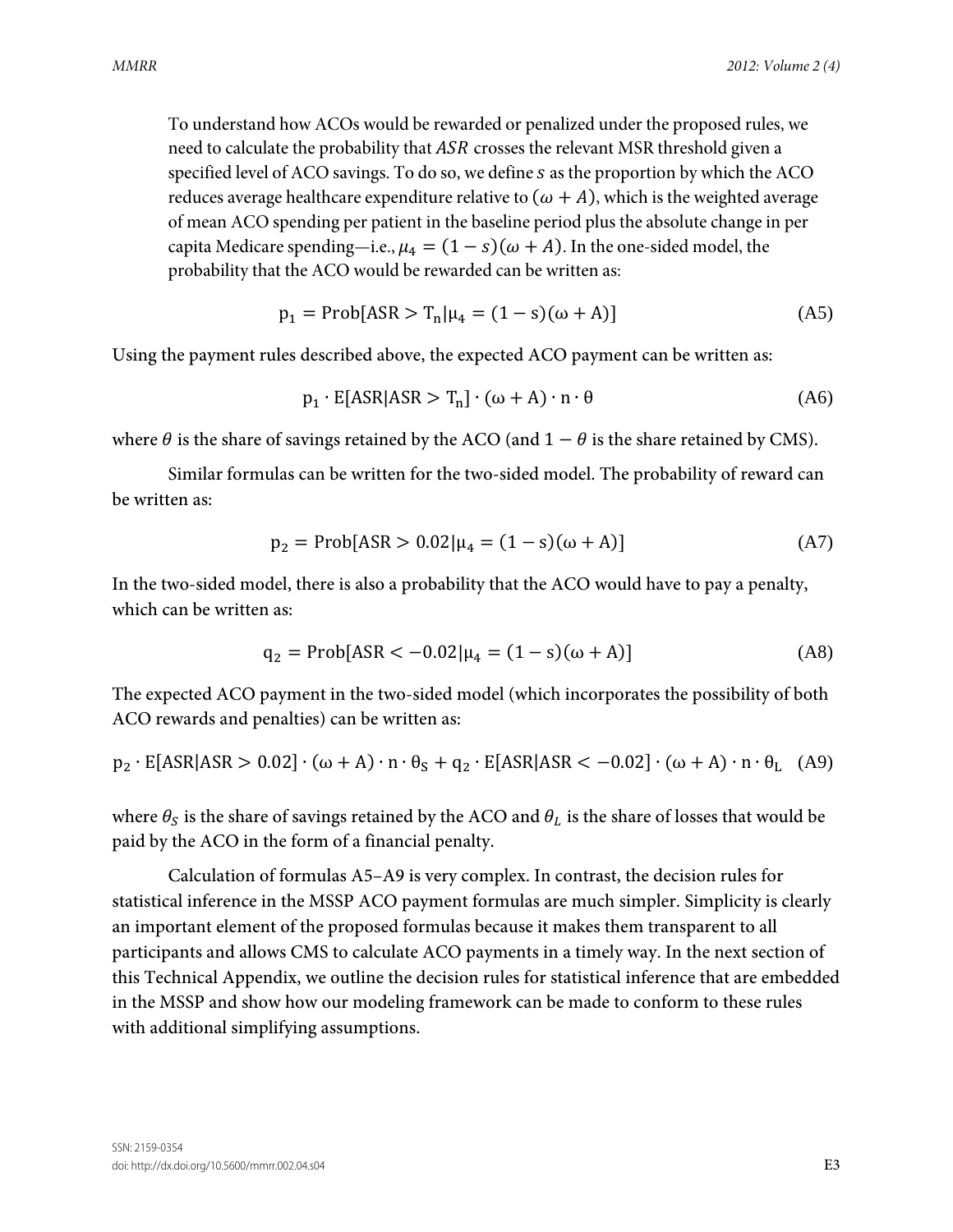## *Statistical inference in the MSSP*

Statistical inference in the MSSP is driven by the MSR threshold  $T_n$ . In the one-sided model, CMS specifies a "sliding scale confidence interval (CI) based on the number of assigned beneficiaries" (CMS, 2011). (In other words, the MSR represents the limit of a one-sided CI.) CIs are set at 90% for ACOs with 5,000 patients (the minimum allowable), 95% for ACOs with 20,000 patients, and 99% for ACOs with 50,000 beneficiaries. These CIs translate into the MSRs established by CMS (see Exhibit 1 in the main text). After setting these "anchor" MSRs, other MSRs are determined by linear interpolation for all other ACO sizes less than 60,000. For ACOs with 60,000 patients or more, the MSR is set at 2%.

Using our statistical model above, we are able to replicate exactly the three anchor MSRs set by CMS if we add some (admittedly very strong) simplifying assumptions:

- 1. Projected absolute amount of growth in per capita Medicare spending  $(A)$  is not subject to random variation.
- 2.  $u_t = 0$  (i.e., no ACO random effects)
- 3.  $\sum_{i=1}^{n} v_{it} = 0$  for t=1, 2, 3 (i.e., patient-level deviations from the mean cancel each other perfectly in the baseline years)
- 4.  $\gamma = 0$  (i.e., deviation from expected spending is not correlated within the same patient over time).

These assumptions are similar to those made by Pope and Kautter (2011) in their more general analysis of potential ACO shared savings formulas.<sup>[2](#page-19-0)</sup> (It should be noted that assumption 3, in particular, is quite strong but could be formulated differently, to the same effect, if all analyses are conditioned on the baseline values of  $v_{it}$ )

Under these assumptions,  $ASR = 1 - (\mu_4 + \bar{\nu}_4)/(\omega + A)$  where  $\bar{\nu}_4 = \sum_{i=1}^{n} \nu_{i,4}/n$ . Applying the Central Limit Theorem to  $\bar{v}_4$ , ASR is normally distributed with mean  $1 - \mu_4/(\omega +$ ) and variance

$$
V(ASR) = (\omega + A)^{-2} V(\sum_{i=1}^{n} v_{i,4}/n) = \sigma_v^2 / [n(\omega + A)^2]
$$
 (A10)

With these assumptions we calculate the probability that an ACO, which produces no real savings, will be rewarded inappropriately. In this case, ASR is normally distributed with mean equal to 0 [since  $\mu_4 = (\omega + A)$ ] and variance as given in Equation 10. In doing this calculation, it is useful to view the ACO reimbursement mechanism as a statistical hypothesis test where the

 $\overline{a}$ 

<span id="page-19-0"></span><sup>2</sup> More specifically, Pope and Kautter (2011) consider the general problem of a payer entering a shared savings contract with a group of providers whose cost performance cannot be monitored perfectly, an issue known in the economics literature as the principle-agent problem. Their model is similar to ours in that they use the Central Limit Theorem as the basis for constructing a hypothesis test that would allow the payer to distinguish true savings from apparent savings that are driven by normal variation.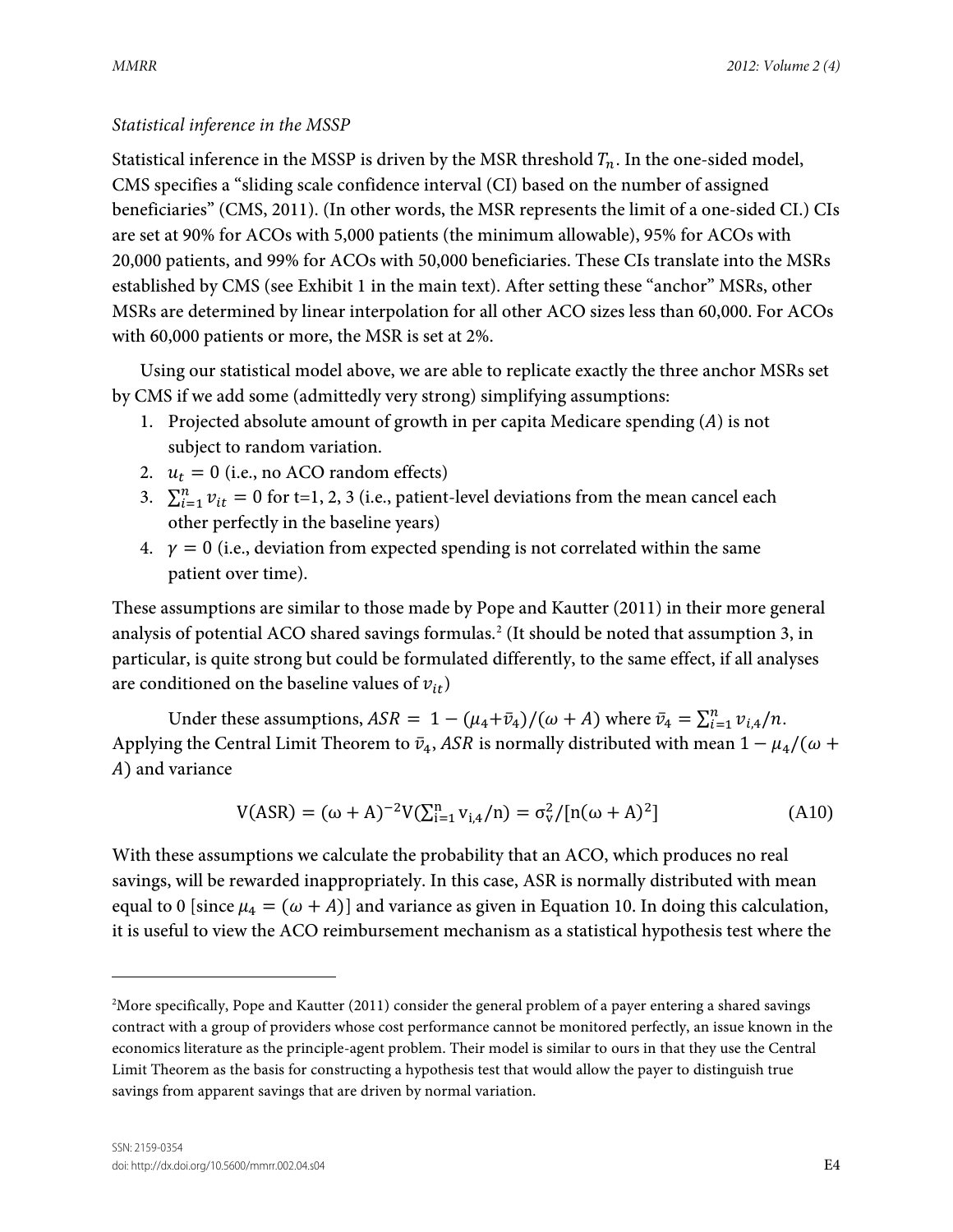null hypothesis is that the ACO produces no savings. If the null hypothesis is true, there is a chance that the ACO will meet the MSR threshold due to random chance alone. This is known as the probability of Type I error and can be written as:

$$
Prob[ASR > Tn | \mu4 = (\omega + A)]
$$
 (A11)

Exhibit 2 in the main text shows diagrammatically the relationship between  $T_n$ , the probability of Type I error, and random variability in ASR under the null hypothesis. Under CMS's proposed rules,  $T_n$  is set so that the probability of Type I error, which is the area to the right of  $T_n$  in Exhibit 2, equals 0.1 when n=5,000. This probability equals 0.05 when n=20,000 and it equals 0.01 when n=50,000.

To complete the calculation, we require an estimate of  $\sigma_v^2/(\omega + A)^2$ . This quantity reduces to  $\frac{\sigma_v^2}{\sigma_v^2}$  $\frac{\partial v}{\partial t^2}$  under the null hypothesis and can be viewed as the square of the coefficient of variation (CV) in patient expenditures within the ACO. Thus, we write the variance of ASR as  $V(ASR) = \frac{1}{n}CV^2$ . Using basic principles of statistical hypothesis testing, the null hypothesis is rejected if  $/(\frac{1}{\sqrt{n}}CV) > Z^*$ , where  $Z^*$  is the critical value of the standard normal distribution. The rejection rule can be expressed alternatively as

$$
\text{ASR} > \left(\frac{1}{\sqrt{n}}\text{CV}\right) \mathbf{Z}^* = \mathbf{T}_n \tag{A12}
$$

where  $T_n$  is the MSR threshold defined in the MSSP.

As described above, MSRs are based on one-sided confidence intervals corresponding to significance tests at the 10%, 5%, and 1% levels. These CIs are associated with the critical  $Z^*$ values in Exhibit A1. If  $CV$  is set at 2.15, then Inequality A12 produces the MSRs set by CMS as shown in Exhibit A1. (Or alternatively, one can use the parameters set by the MSSP and solve for CV in Inequality A12 as  $CV = \sqrt{n}(Z^*/T_n)$  to derive CV=2.15.)

| <u>EXHIDIL A I. DEHVALION OF MINIMUM SAVINGS TALES IN PRODUCED ACO TUIES.</u> |                     |                      |                  |                   |
|-------------------------------------------------------------------------------|---------------------|----------------------|------------------|-------------------|
| ACO                                                                           | Confidence level    | Critical value from  | Coefficient of   | <b>MSR</b>        |
| enrollment $(n)$                                                              | for one-sided       | standard normal      | variation $(CV)$ | threshold $(T_n)$ |
|                                                                               | confidence interval | distribution $(Z^*)$ |                  |                   |
| 5,000                                                                         | 90%                 | 1.28                 | 2.15             | 0.039             |
| 20,000                                                                        | 95%                 | 1.65                 | 2.15             | 0.025             |
| 50,000                                                                        | 99%                 | 2.33                 | 2.15             | 0.022             |

| Exhibit A1. Derivation of minimum savings rates in proposed ACO rules. |  |
|------------------------------------------------------------------------|--|
|------------------------------------------------------------------------|--|

SOURCE: Authors calculations derived from MSR thresholds in the Medicare Program.

We note as well that our estimate of the coefficient of variation is the same order of magnitude as that reported by Pope and Kautter (2011) and is in the middle of the range provided by other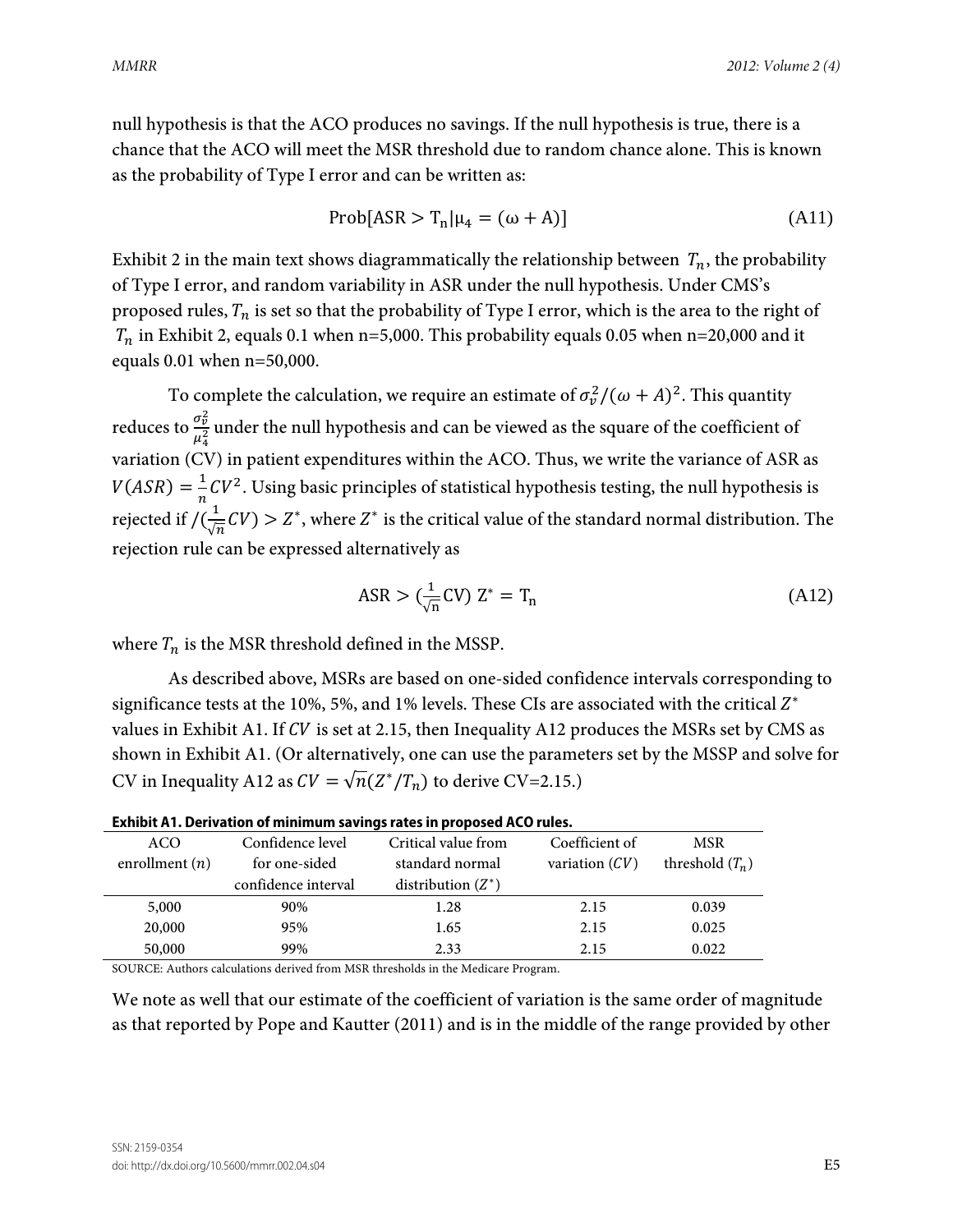studies that examine variability of Medicare spending (Ash et al., 2000; Counsell, Callahan, Tu, Stump, & Arling, 2009; Pope et al., 2000).[3](#page-21-0)

In the next section of the Technical Appendix, we carry all of these assumptions forward to assess the statistical properties of the proposed ACO reimbursement formulas under varying scenarios of ACO performance. In the main text, we discuss how this assessment might change if the simplifying assumptions were relaxed.

## *Scenario analysis*

 $\overline{a}$ 

We begin our scenario analysis by considering the situation where the true underlying savings rate for the ACO is zero. Then we calculate the expected financial liability for CMS (i.e., payment to the ACO) due solely to normal variation for a variety of ACO sizes  $(n)$  in light of the simplifying assumptions made above. To do so, we use Equation A6 for the one-sided model and Equation A9 for the two-sided model.

Next we consider eight scenarios of ACO performance to analyze the statistical properties of the proposed reimbursement formulas under the simplifying assumptions. In the first scenario, the ACO does not produce any savings relative to the updated benchmark [i.e.  $(\omega + A)$ . Under the remaining seven scenarios, the ACO reduces per capita healthcare expenditures by 2%–10% relative to the updated benchmark. For both the one-sided and twosided models, we calculate the probability that the ACO will be rewarded and the expected size of the reward, under each scenario using Equations  $A5-A9$  for different ACO sizes  $(n)$ . For the two-sided model, we also calculate the probability that the ACO would have to pay a penalty. In the two-sided model, the possibility of a negative reward (i.e., penalty) is factored into the expected income calculation as shown in Equation A9. All probability calculations are based on the probability density formula for the normal distribution, while the expected value calculations are based on properties of the truncated normal distribution as described in Greene  $(1998).^{45}$  $(1998).^{45}$  $(1998).^{45}$ 

<span id="page-21-0"></span><sup>3</sup> Pope and Kautter (2011) report a CV estimate of 1.7, which they derived from the Medicare 5% claims and enrollment files. Their estimate is slightly lower than ours because they truncate expenditures at the 99<sup>th</sup> percentile. Other estimates using data from clinical trials or samples of paid Medicare claims generate CV estimates ranging from 1.32 to 2.60 (Ash et al., 2000; Counsell et al., 2009; Pope et al., 2000).

<span id="page-21-2"></span><span id="page-21-1"></span><sup>&</sup>lt;sup>4</sup>As shown above, ASR is normally distributed with mean  $1 - \mu_4/(\omega + A)$ . In our scenario analysis, we assume that  $\mu_4 = (1 - s)(\omega + A)$ . Thus, the mean of ASR is s, which is the savings rate for the relevant scenario. Based on the variance of the ASR, which we also derived above, we find that the standard deviation for ASR is  $\sigma = 2.15/\sqrt{n}$ . To determine the probability that the ASR exceeds the relevant MSR threshold  $T_n$  for a given scenario (and ACO size  $n$ ), we use standard notation in defining  $\Phi(x)$  as the cumulative distribution function for the standard normal distribution (with mean of 0 and variance equal to 1). Thus, the probability that the ASR exceeds a threshold  $T_n$  is given by  $1 - \Phi((T_n - s)/\sigma)$ . To find the probability that the ASR is less than a given threshold (as in Equation A8), we calculate  $\Phi((T_n - s)/\sigma)$  where  $T_n$  is set equal to – 0.02.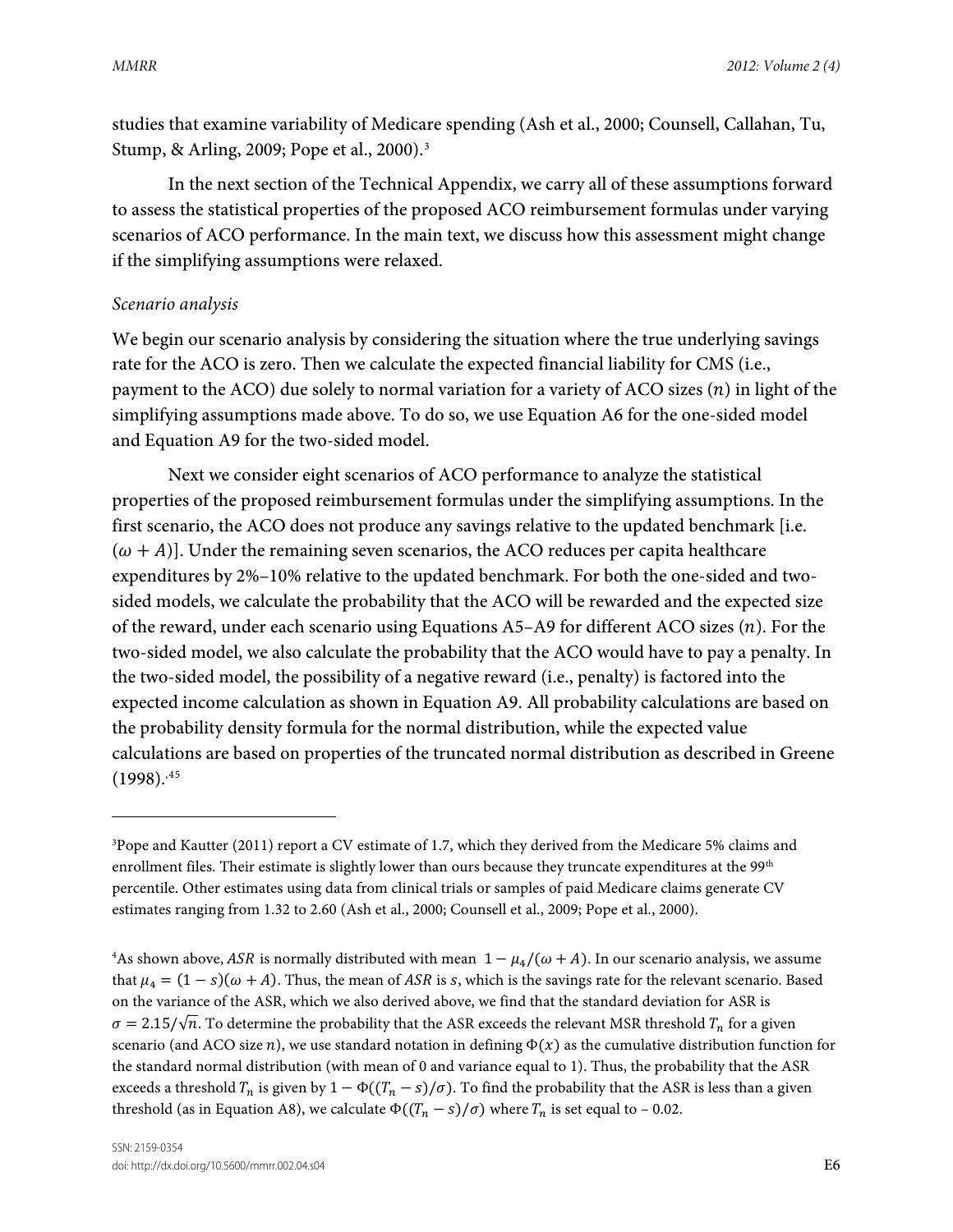In our calculations, the variable  $s$  takes on the value 0 to 0.1 depending on the scenario considered. We assume that ACOs meet the quality and other standards set forth in the proposed rules making them eligible for the maximum proportion of any savings generated (and the minimum proportion of any losses) as shown in Exhibit 1 in the main text. We set the updated benchmark level of spending  $(\omega + A)$  equal to \$11,762, which is the average per capita level of Medicare spending in 2010 (The Boards of Trustees of the Federal Hospital Insurance and Federal Supplementary Medical Insurance Trust Funds, 2011). Our parameter assumptions are summarized in Exhibit A2. The results of our analysis are presented in the main text.

| EAINDR / 12, TURGS OF REY PURNINGERS IN ACCEPTION UNIVERSISM                                                    |               |                                       |  |  |
|-----------------------------------------------------------------------------------------------------------------|---------------|---------------------------------------|--|--|
| Parameter                                                                                                       | Value         | Source                                |  |  |
| Reduction in average healthcare expenditure by                                                                  | $0 - 0.1$     | Assumptions made for scenario         |  |  |
| the ACO $(s)$                                                                                                   |               | analysis                              |  |  |
| Share of savings retained by the ACO under the                                                                  | 0.5           | Maximum allowable under proposed      |  |  |
| one-sided model $(\theta)$                                                                                      |               | $ACO$ rules <sup>1</sup>              |  |  |
| Share of savings retained by the ACO under the                                                                  | $0.6^{\circ}$ | Maximum allowable under proposed      |  |  |
| two-sided model $(\theta_s)$                                                                                    |               | $ACO$ rules <sup>1</sup>              |  |  |
| Share of losses to be paid by the ACO under the                                                                 | 0.4           | 1- maximum savings rate allowable     |  |  |
| two-sided model $(\theta_L)$                                                                                    |               | under proposed ACO rules <sup>1</sup> |  |  |
| Baseline level of per capita healthcare                                                                         | \$11,762      | Medicare Trustees, 2011               |  |  |
| expenditure $(\omega + A)$                                                                                      |               |                                       |  |  |
| <sup>1</sup> Assumes the ACO meets all quality and other performance standards set forth in the proposed rules. |               |                                       |  |  |

#### **Exhibit A2. Values of key parameters in ACO scenario analysis.**

5 To calculate the expected value of the ASR conditional on the ASR exceeding the relevant MSR threshold, we use formulas for the truncated normal distribution derived in Greene (1998). Thus,  $E[ASR|ASR > T_n$ ; savings rate  $= s$ ]  $= s + \sigma \frac{\varphi((T_n - s)/\sigma)}{1 - \Phi((T_n - s)/\sigma)}$ , where  $\varphi(x)$  is the probability density function and  $\Phi(x)$  is the cumulative distribution function for the standard normal distribution (with mean of 0 and variance equal to 1). The formula for expected value conditional on the ASR falling below – 0.02 (as in Equation A8) is derived similarly.

 $\overline{a}$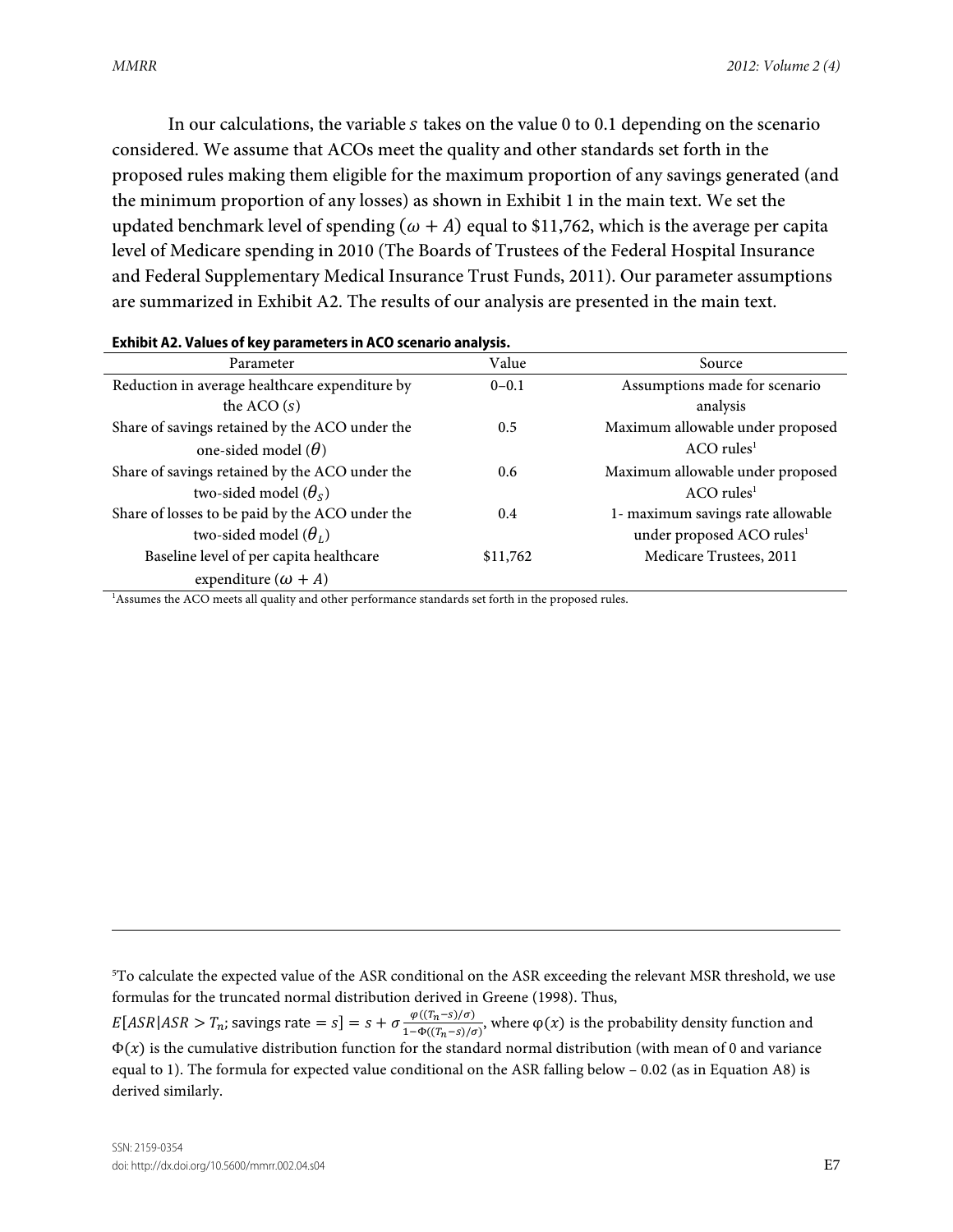### **References**

- Ash, A. S., Ellis, R. P., Pope, G. C., Ayanian, J. Z., Bates, D. W., Burstin, H., & Yu, W. (2000). Using diagnoses to describe populations and predict costs. Health Care Financing Review, <sup>21</sup>(3), 7–28. [PubMed](http://www.ncbi.nlm.nih.gov/entrez/query.fcgi?cmd=Retrieve&db=PubMed&list_uids=11481769&dopt=Abstract)
- Counsell, S. R., Callahan, C. M., Tu, W., Stump, T. E., & Arling, G. W. (2009). Cost analysis of the Geriatric Resources for Assessment and Care of Elders care management intervention. Journal of the American Geriatrics Society, 57(8), 1420–1426. doi[:http://dx.doi.org/10.1111/j.1532-5415.2009.02383.x](http://dx.doi.org/10.1111/j.1532-5415.2009.02383.x) [PubMed](http://dx.doi.org/10.1111/j.1532-5415.2009.02383.x)
- Diggle, P. J., Heagerty, P. J., Liang, K. Y., & Zeger, S. L. (2002). Analysis of longitudinal data (2nd ed.). New York: Oxford University Press.
- Fisher, E. S., McClellan, M. B., Bertko, J., Lieberman, S. M., Lee, J. J., Lewis, J. L., & Skinner, J. S. (2009). Fostering accountable health care: Moving forward in Medicare. Health Affairs (Project Hope), 28(2), w219-w231. doi[:http://dx.doi.org/10.1377/hlthaff.28.2.w219](http://dx.doi.org/10.1377/hlthaff.28.2.w219) [PubMed](http://dx.doi.org/10.1377/hlthaff.28.2.w219)
- Greene, W. H. (1998). Econometric analysis (3rd ed.). Upper Saddle River, NJ: Prentice Hall.
- CMS, Medicare Program, Medicare Shared Savings Program: Accountable Care Organizations; Final Rule, 42 C.F.R. § 425 (2011).
- Pope, G. C., Ellis, R. P., Ash, A. S., Ayanian, J. Z., Bates, D. W., & Burstin, H. …Wu, B. (2000). Diagnostic cost group hierarchical condition category models for Medicare risk adjustment: Final report. Baltimore, MD: Health Care Financing Administration.
- <jrn>Pope, G. C. & Kautter, J. (2012). Minimum savings requirements in shared savings provider payment. Health Economics, 21(11), 1336-1347. [PubMed<](http://www.ncbi.nlm.nih.gov/entrez/query.fcgi?cmd=Retrieve&db=PubMed&list_uids=21971882&dopt=Abstract)/jrn>
- <bok>The Boards of Trustees of the Federal Hospital Insurance and Federal Supplementary Medical Insurance Trust Funds (2011). 2011 annual report of the Boards of Trustees of the Federal Hospital Insurance and Federal Supplementary Medical Insurance Trust Funds. Baltimore, MD: Centers for Medicare & Medicaid Services.</bok>